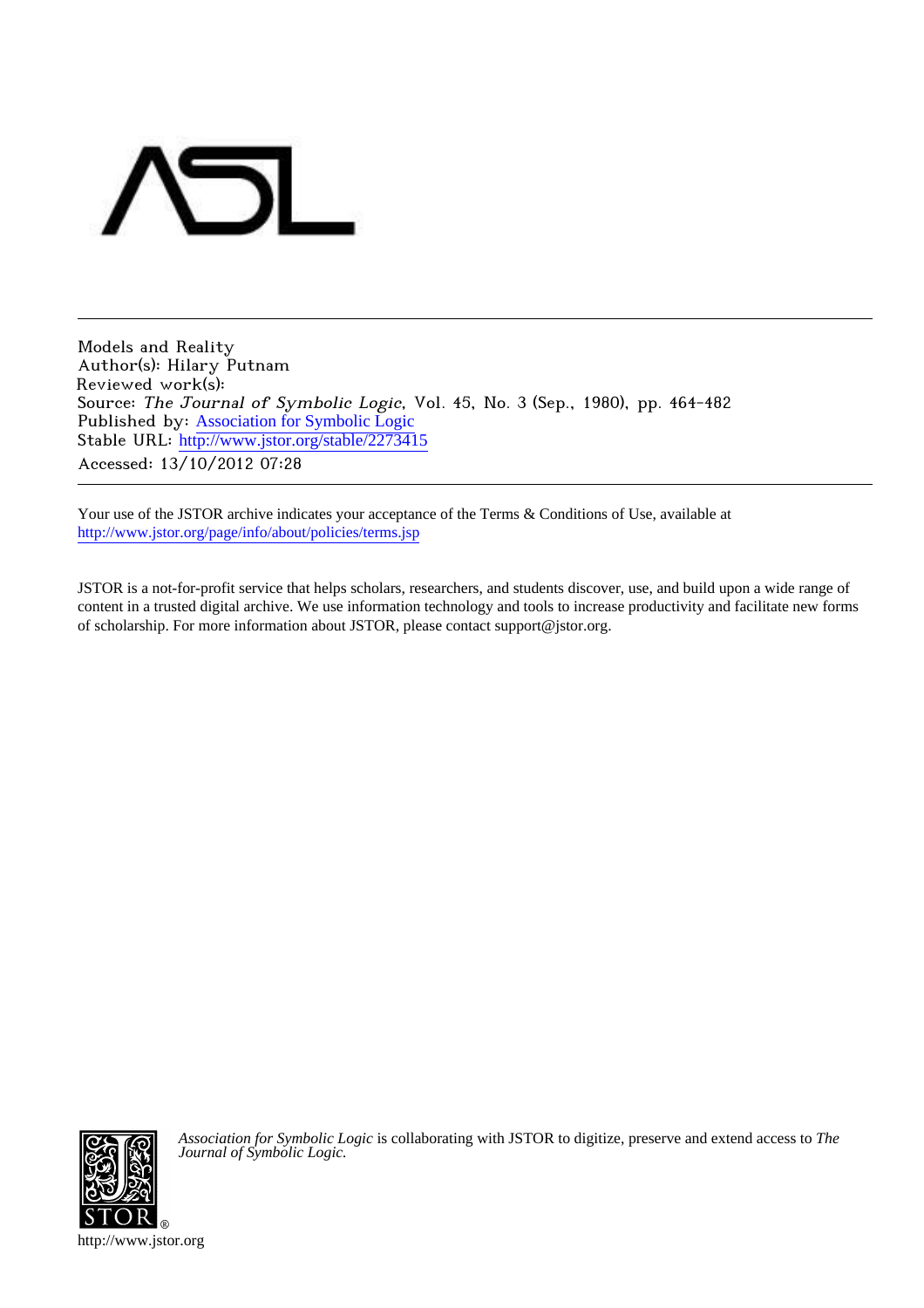## **MODELS AND REALITY1**

## **HILARY PUTNAM**

**In 1922 Skolem delivered an address before the Fifth Congress of Scandinavian Mathematicians in which he pointed out what he called a "relativity of set-theoretic notions". This "relativity" has frequently been regarded as paradoxical; but**  today, although one hears the expression "the Löwenheim-Skolem Paradox", it seems to be thought of as only an *apparent* paradox, something the cognoscenti **enjoy but are not seriously troubled by. Thus van Heijenoort writes, "The existence**  of such a 'relativity' is sometimes referred to as the Löwenheim-Skolem Paradox. **But, of course, it is not a paradox in the sense of an antinomy; it is a novel and unexpected feature of formal systems." In this address I want to take up Skolem's arguments, not with the aim of refuting them but with the aim of extending them in somewhat the direction he seemed to be indicating. It is not my claim that the "L6wenheim-Skolem Paradox" is an antinomy in formal logic; but I shall argue that it is an antinomy, or something close to it, in philosophy of language. Moreover,**  I shall argue that the resolution of the antinomy—the only resolution that I myself can see as making sense—has profound implications for the great metaphysical **dispute about realism which has always been the central dispute in the philosophy of language.** 

**The structure of my argument will be as follows: I shall point out that in many different areas there are three main positions on reference and truth: there is the extreme Platonist position, which posits nonnatural mental powers of directly "grasping" forms (it is characteristic of this position that "understanding" or**  "grasping" is itself an irreducible and unexplicated notion); there is the verifica**tionist position which replaces the classical notion of truth with the notion of verification or proof, at least when it comes to describing how the language is understood; and there is the moderate realist position which seeks to preserve the centrality of the classical notions of truth and reference without postulating nonnatural mental powers. I shall argue that it is, unfortunately, the moderate**  realist position which is put into deep trouble by the Löwenheim-Skolem Theorem **and related model-theoretic results. Finally I will opt for verificationism as a way of preserving the outlook of scientific or empirical realism, which is totally jettisoned by Platonism, even though this means giving up metaphysical realism.** 

The Löwenheim-Skolem Theorem says that a satisfiable first-order theory (in

**Received January 30, 1978** 

**<sup>&#</sup>x27;Presidential Address delivered before the Winter Meeting of the Association for Symbolic Logic in Washington, D. C., December 29, 1977. I wish to thank Bas van Fraassen for valuable comments on and criticisms of an earlier version.**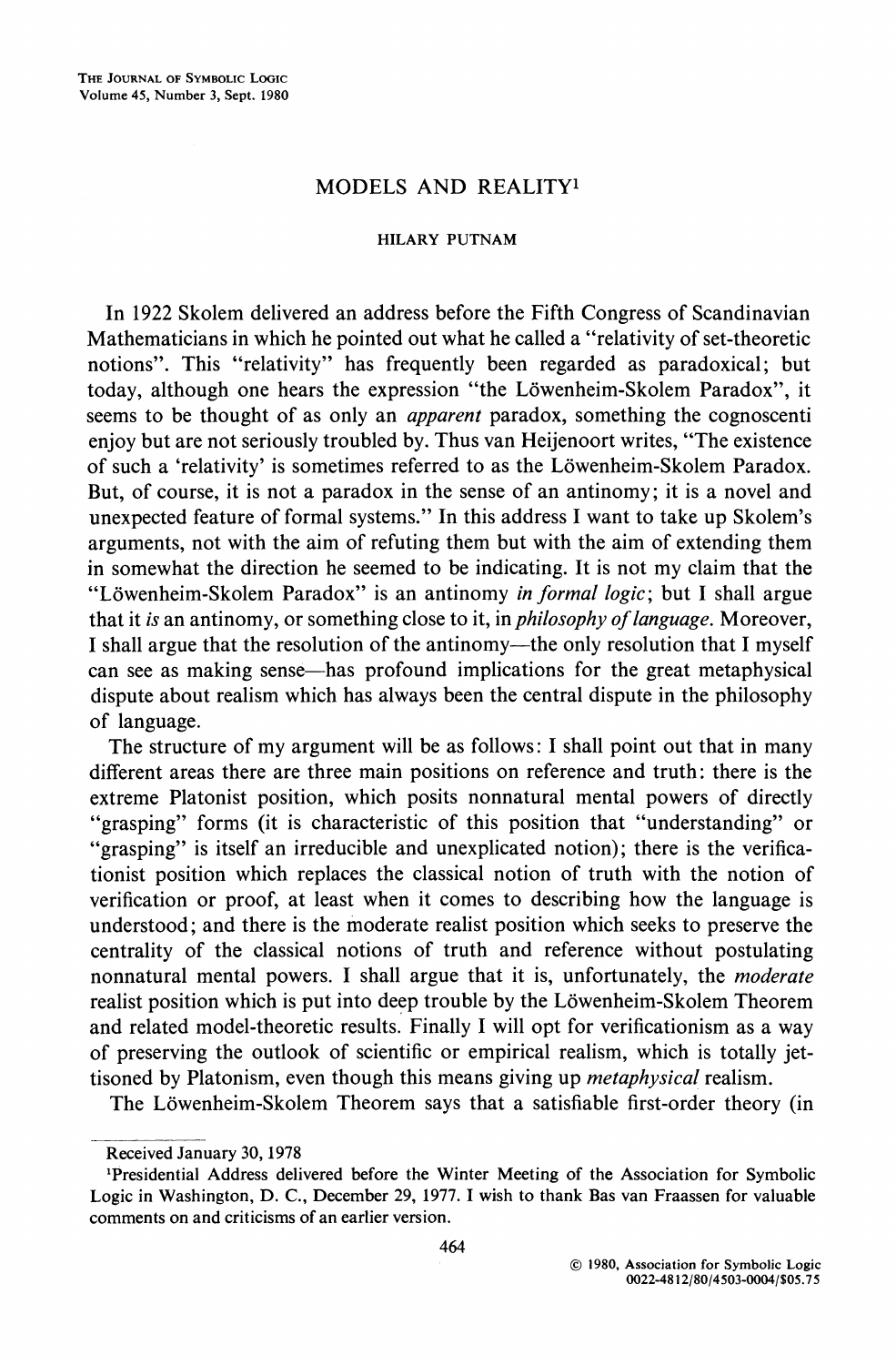**a countable language) has a countable model. Consider the sentence:** 

(i)  $-(ER)(R)$  is one-to-one. The domain of  $R \subset N$ . The range of values of R is S) **where 'N' is a formal term for the set of all whole numbers and the three conjuncts in the matrix have the obvious first-order definitions.** 

**Replace 'S' with the formal term for the set of all real numbers in your favorite formalized set theory. Then (i) will be a theorem (proved by Cantor's celebrated "diagonal argument"). So your formalized set theory says that a certain set (call it "S") is nondenumerable. So S must be nondenumerable in all models of your set theory. So your set theory-say ZF (Zermelo-Fraenkel set theory) has only**  nondenumerable models. But this is impossible! For, by the Löwenheim-Skolem **Theorem, no theory can have only nondenumerable models; if a theory has a nondenumerable model, it must have denumerably infinite ones as well. Contradiction.** 

**The resolution of this apparent contradiction is not hard, as Skolem points out (and it is not this apparent contradiction that I referred to as an antinomy, or close to an antinomy). For (i) only "says that S is nondenumerable when the**  quantifier (*ER*) is interpreted as ranging over *all* relations on  $N \times S$ . But when we **pick a denumerable model for the language of set theory, "(ER)" does not range over all relations; it ranges only over relations in the model. (i) only "says" that S is nondenumerable in a relative sense: the sense that the members of S cannot be put in one-to-one correspondence with a subset of N by any R in the model. A set S can be "nondenumerable" in this relative sense and yet be denumerable "in reality". This happens when there are one-to-one correspondences between S and N but all of them lie outside the given model. What is a "countable" set from the point of view of one model may be an uncountable set from the point of view of another model. As Skolem sums it up, "even the notions 'finite', 'infinite', 'simply infinite sequence' and so forth turn out to be merely relative within axiomatic set theory".** 

**The philosophical problem. Up to a point all commentators agree on the significance of the existence of "unintended" interpretations, e.g., models in which what are "supposed to be" nondenumerable sets are "in reality" denumerable. All commentators agree that the existence of such models shows that the "intended" interpretation, or, as some prefer to speak, the "intuitive notion of a set", is not "captured" by the formal system. But if axioms cannot capture the "intuitive notion of a set", what possibly could?** 

A technical fact is of relevance here. The Löwenheim-Skolem Theorem has a strong form (the so-called "downward Löwenheim-Skolem Theorem"), which **requires the axiom of choice to prove, and which tells us that a satisfiable firstorder theory (in a countable language) has a countable model which is a submodel of any given model. In other words if we are given a nondenumerable model M for a theory, then we can find a countable model M' of that same theory in which the predicate symbols stand for the same relations (restricted to the smaller universe in the obvious way) as they did in the original model. The only difference**  between M and M' is that the "universe" of  $M'$ -i.e., the totality that the variables of quantification range over— is a proper subset of the "universe" of M.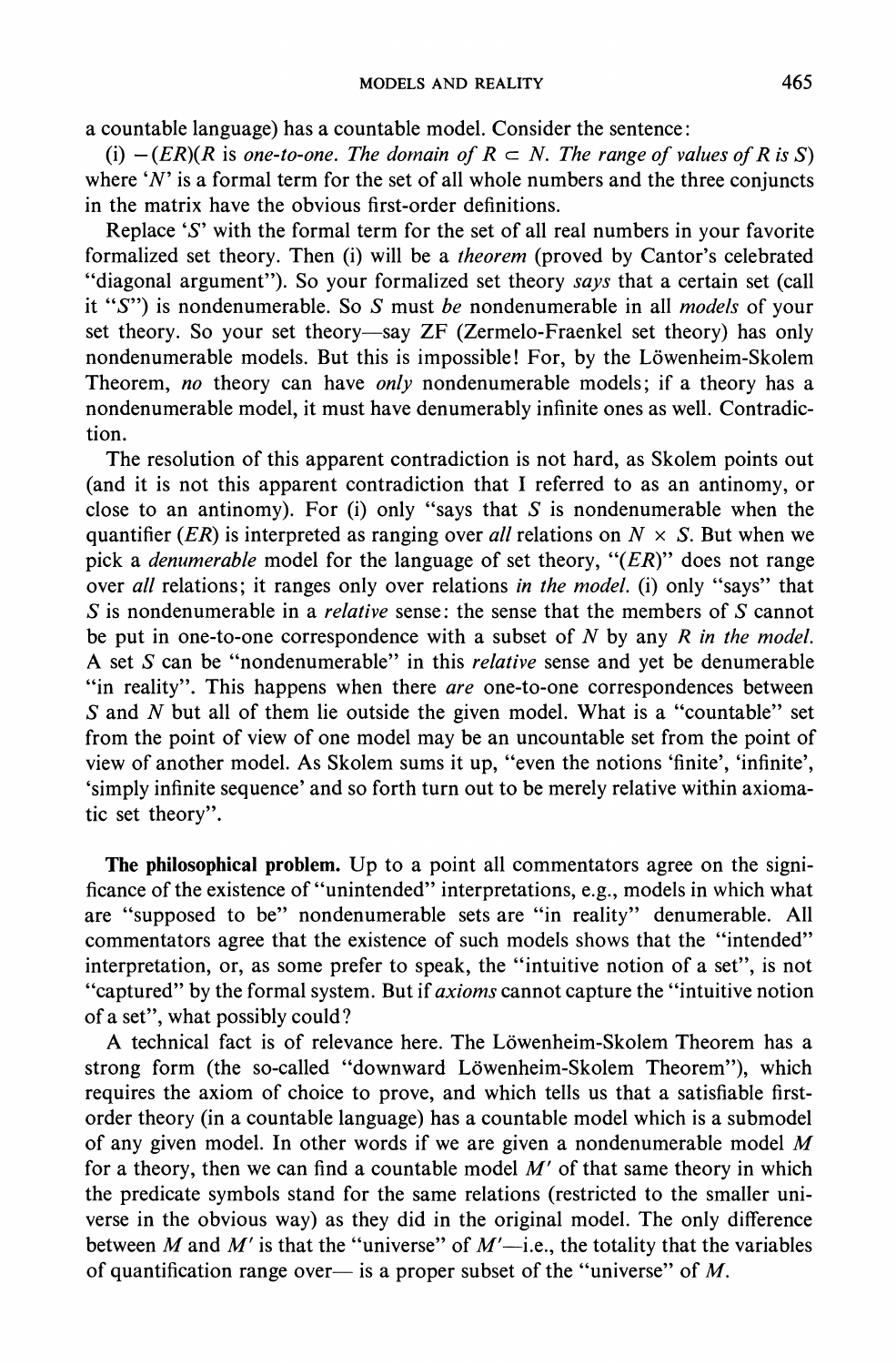**Now the argument that Skolem gave, and that shows that "the intuitive notion of a set" (if there is such a thing) is not "captured" by any formal system, shows that even a formalization of total science (if one could construct such a thing), or even a formalization of all our beliefs (whether they count as "science" or not), could not rule out denumerable interpretations, and, afortiori, such a formalization could not rule out unintended interpretations of this notion.** 

**This shows that "theoretical constraints", whether they come from set theory itself or from "total science", cannot fix the interpretation of the notion set in the "intended" way. What of "operational constraints"?** 

**Even if we allow that there might be a denumerable infinity of measurable "magnitudes", and that each of them might be measured to arbitrary rational accuracy (which certainly seems a utopian assumption), it would not help. For, by the**  "downward Löwenheim-Skolem Theorem", we can find a countable submodel **of the "standard" model (if there is such a thing) in which countably many predicates (each of which may have countably many things in its extension) have their extensions preserved. In particular, we can fix the values of countable many magnitudes at all rational space-time points, and still find a countable submodel which meets all the constraints. In short, there certainly seems to be a countable model of our entire body of belief which meets all operational constraints.** 

**The philosophical problem appears at just this point. If we are told, "axiomatic set theory does not capture the intuitive notion of a set", then it is natural to think that something else-our "understanding"-does capture it. But what can our "understanding" come to, at least for a naturalistically minded philosopher, which is more than the way we use our language? The Skolem argument can be extended, as we have just seen, to show that the total use of the language (operational plus theoretical constraints) does not "fix" a unique "intended interpretation" any more than axiomatic set theory by itself does.** 

**This observation can push a philosopher of mathematics in two different ways. If he is inclined to Platonism, he will take this as evidence that the mind has mysterious faculties of "grasping concepts" (or "perceiving mathematical objects") which the naturalistically minded philosopher will never succeed in giving an account of. But if he is inclined to some species of verificationism (i.e., to indentifying truth with verifiability, rather than with some classical "correspondence**  with reality") he will say, "Nonsense! All the 'paradox' shows is that our under**standing of 'The real numbers are nondenumerable' consists in our knowing what it is for this to be proved, and not in our 'grasp' of a 'model'." In short, the extreme positions-Platonism and verificationism-seem to receive comfort from**  the Löwenheim-Skolem Parodox; it is only the "moderate" position (which tries **to avoid mysterious "perceptions" of "mathematical objects" while retaining a classical notion of truth) which is in deep trouble.** 

**An epistemological/logical digression. The problem just pointed out is a serious problem for any philosopher or philosophically minded logician who wishes to view set theory as the description of a determinate independently existing reality. But from a mathematical point of view, it may appear immaterial: what does it matter if there are many different models of set theory, and not a unique "intended**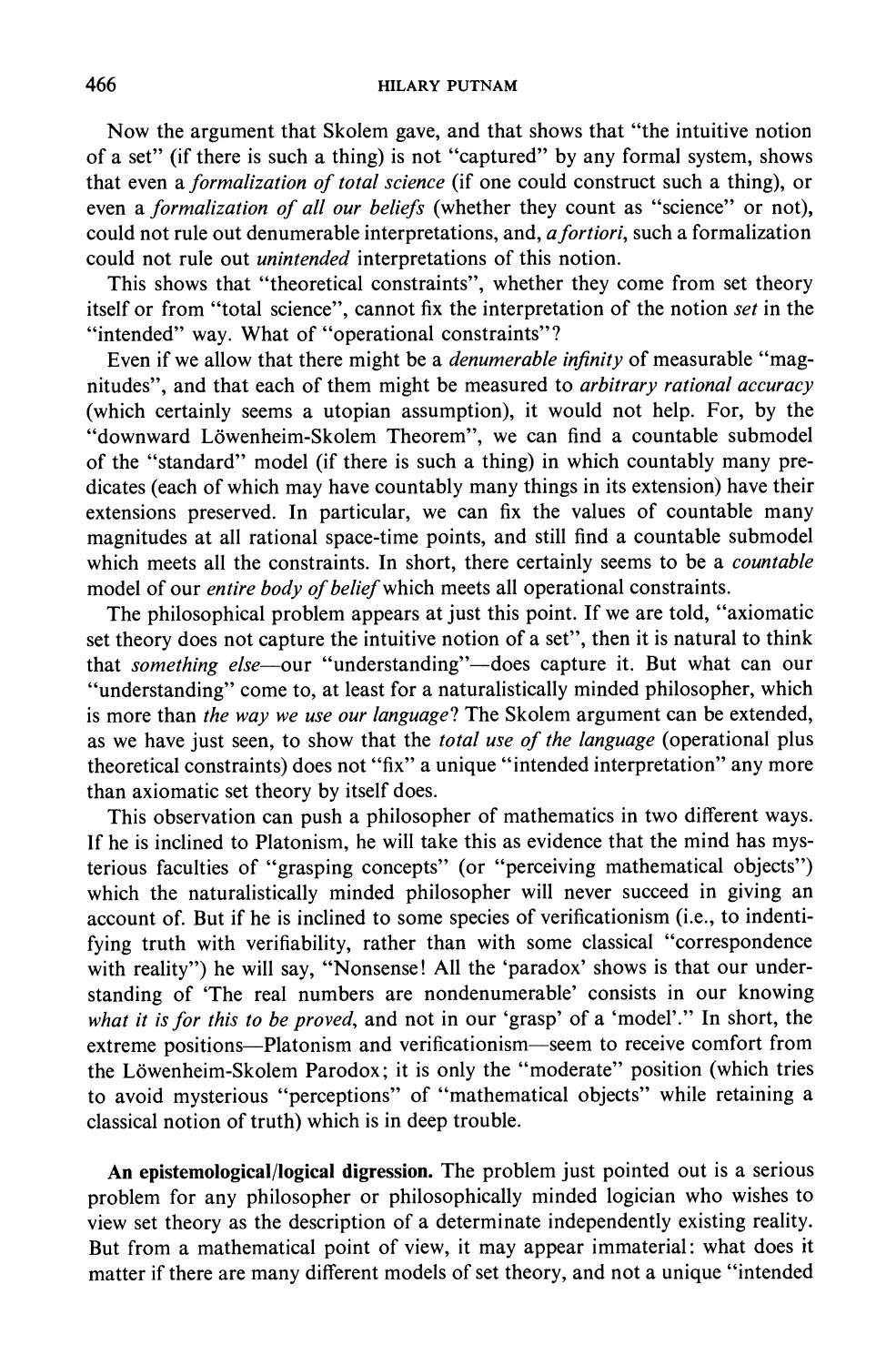model" *if they all satisfy the same sentences*? What we want to know as mathema**ticians is what sentences of set theory are true; we do not want to have the sets themselves in our hands.** 

**Unfortunately, the argument can be extended. First of all, the theoretical constraints we have been speaking of must, on a naturalistic view, come from only two sources: they must come from something like human decision or convention, whatever the source of the "naturalness" of the decisions or conventions may be, or from human experience, both experience with nature (which is undoubtedly the source of our most basic "mathematical intuitions", even if it be unfashionable to say so), and experience with "doing mathematics". It is hard to believe that either or both of these sources together can ever give us a complete set of axioms for set theory (since, for one thing, a complete set of axioms would have to be nonrecursive, and it is hard to envisage coming to have a nonrecursive set of axioms in the literature or in our heads even in the unlikely event that the human race went on forever doing set theory); and if a complete set of axioms is impossible, and the intended models (in the plural) are singled out only by theoretical plus operational constraints then sentences which are independent of the axioms which we will arrive at in the limit of set-theoretic inquiry really have no determinate truth value; they are just true in some intended models and false in others.** 

**To show what bearing this fact may have on actual set-theoretic inquiry, I will have to digress for a moment into technical logic. In 1938 Godel put forward a**  new axiom for set theory: the axiom " $V = L$ ". Here L is the class of all construc**tible sets, that is, the class of all sets which can be defined by a certain constructive procedure if we pretend to have names available for all the ordinals, however large. (Of course, this sense of "constructible" would be anathema to constructive**  mathematicians.) V is the universe of all sets. So " $V = L$ " just says *all sets are constructible.* By considering the inner model for set theory in which " $V = L$ " is **true, G6del was able to prove the relative consistency of ZF and ZF plus the axiom of choice and the generalized continuum hypothesis.** 

 $"V = L"$  is certainly an important sentence, mathematically speaking. Is it *true*? Gödel briefly considered proposing that we *add* " $V = L$ " to the accepted axioms **for set theory, as a sort of meaning stipulation, but he soon changed his mind. His**  later view was that " $V = L$ " is *really* false, even though it is consistent with set **theory, if set theory is itself consistent.** 

Gödel's intuition is widely shared among working set theorists. But does this **"intuition" make sense?** 

Let *MAG* be a countable set of physical magnitudes which includes all magni**tudes that sentient beings in this physical universe can actually measure (it certainly seems plausible that we cannot hope to measure more than a countable number of physical magnitudes). Let OP be the "correct" assignment of values; that is, the assignment which assigns to each member of MAG the value that that magnitude actually has at each rational space-time point. Then all the information "operational constraints" might give us (and, in fact, infinitely more) is coded into OP.** 

One technical term: an  $\omega$ -model for a set theory is a model in which the *natural* **numbers are ordered as they are "supposed to be"; that is, the sequence of "natural**  numbers" of the model is an  $\omega$ -sequence.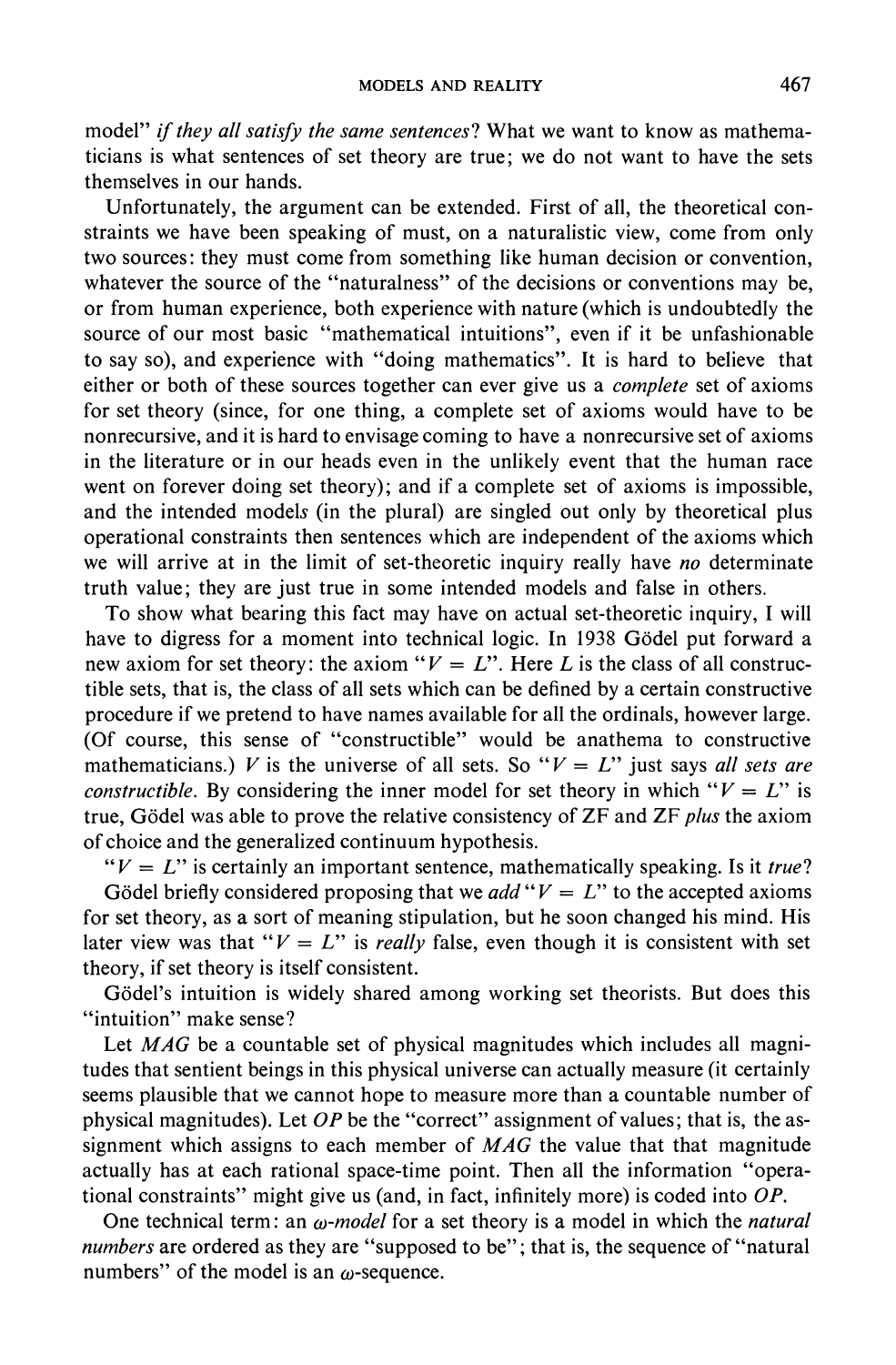**Now for a small theorem.2** 

**THEOREM.** *ZF* **plus**  $V = L$  **has an**  $\omega$ **-model which contains any given countable set of real numbers.** 

**PROOF. Since a countable set of reals can be coded as a single real by well-known techniques, it suffices to prove that for every real s, there is an M such that M is an**   $\omega$ -model for ZF plus  $V = L$  and s is represented in M.

By the "downward Löwenheim-Skolem Theorem", this statement is true if and **only if the following statement is:** 

For every real  $s$ , there is a countable  $M$  such that  $M$  is an  $\omega$ -model for  $ZF$  plus  $V = L$  and s is represented in M.

**Countable structures with the property that the "natural numbers" of the**  structure form an  $\omega$ -sequence can be coded as reals by standard techniques. When this is properly done, the predicate "M is an  $\omega$ -model for ZF plus  $V = L$  and s is **represented in M" becomes a two-place arithmetical predicate of reals M, s. The**  above sentence thus has the logical form (for every real s) (there is a real M)  $(\cdots M, s, \cdots)$ . In short, the sentence is a  $I_{2}$ -sentence.

Now, consider this sentence in the inner model  $V = L$ . For every *s* in the inner  $model$ —that is, for every s in  $L$ —there is a model—namely L itself—which satisfies  $V = L$ " and contains s. By the downward Löwenheim-Skolem Theorem, there is **a countable submodel which is elementary equivalent to L and contains s. (Strictly**  speaking, we need here not just the downward Löwenheim-Skolem Theorem, but **the "Skolem hull" construction which is used to prove that theorem.) By Godel's work, this countable submodel itself lies in L, and as is easily verified, so does the**  real that codes it. So the above  $II_2$ -sentence is true in the inner model  $V = L$ .

But Schoenfield has proved that  $II_2$ -sentences are *absolute*: if a  $II_2$ -sentence is true in L, then it must be true in V. So the above sentence is true in  $V$ .  $\square$ 

**What makes this theorem startling is the following reflection: suppose that Godel**  is right, and " $V = L$ " is *false* ("in reality"). Suppose that there is, in fact, a *non***constructible real number (as G6del also believes). Since the predicate "is construc**tible" is absolute in  $\beta$ -models—that is, in models in which the "wellorderings" **relative to the model are wellorderings "in reality" (recall Skolem's "relativity of set-theoretic notions" !), no model containing such a nonconstructible s can satisfy**  "*s* is constructible" and be a  $\beta$ -model. But, by the above theorem, a model containing s can satisfy "s is constructible" (because it satisfies " $V = L$ ", and " $V =$  $L$ " says everything is constructible) and be an  $\omega$ -model.

**Now, suppose we formalize the entire language of science within the set theory ZF plus**  $V = L$ **. Any model for ZF which contains an abstract set isomorphic to OP can be extended to a model for this formalized language of science which is standard**  with respect to  $OP$ —hence, even if  $OP$  is nonconstructible "in reality", we can find **a model for the entire language of science which satisfies everything is constructible and which assigns the correct values to all the physical magnitudes in MAG at all rational space-time points.** 

**<sup>2</sup> Barwise has proved the much stronger theorem that every countable model of ZF has a proper**  end extension which is a model of  $ZF + V = L$  (in *Infinitary methods in the model theory of set* **theory, published in Logic Colloquium '69). The theorem in the text was proved by me before 1963.**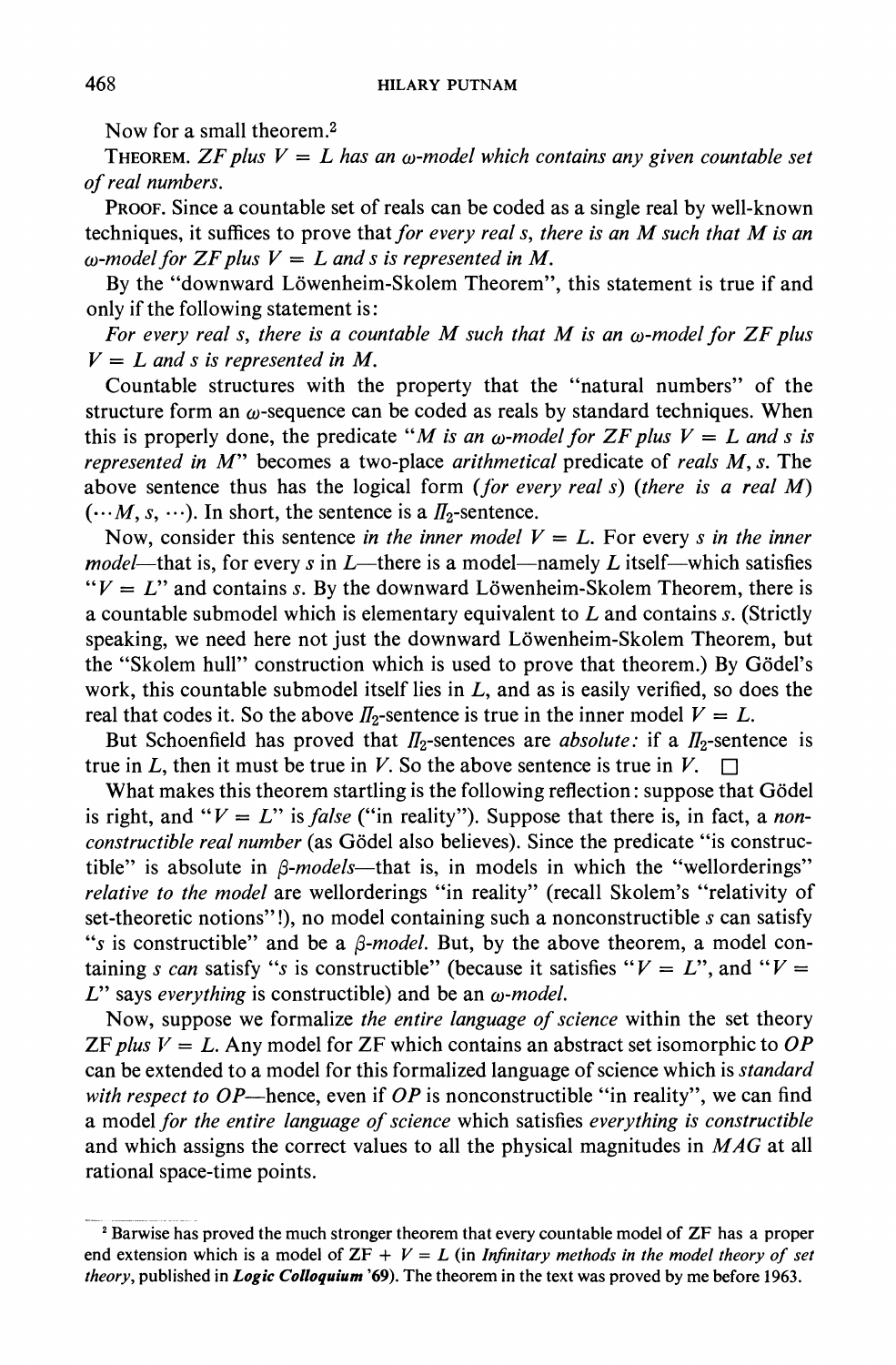The claim Gödel makes is that " $V = L$ " is false "in reality". But what on earth **can this mean? It must mean, at the very least, that in the case just envisaged, the**  model we have described in which " $V = L$ " holds would not be *the intended model*. **But why not? It satisfies all theoretical constraints; and we have gone to great length to make sure it satisfies all operational constraints as well.** 

Perhaps someone will say that " $\hat{V} \neq L$ " (or something which implies that V does **not equal L) should be added to the axioms of ZF as an additional "theoretical**  constraint". (Gödel often speaks of new axioms someday becoming evident.) But, **while this may be acceptable from a nonrealist standpoint, it can hardly be acceptable from a realist standpoint. For the realist standpoint is that there is a fact**  of the matter-a fact independent of our legislation-as to whether  $V = L$  or not. **A realist like Gddel holds that we have access to an "intended interpretation" of ZF, where the access is not simply by linguistic stipulation.** 

**What the above argument shows is that if the "intended interpretation" is**  fixed only by theoretical plus operational constraints, then if " $V \neq L$ " does not follow from those theoretical constraints—if we do not *decide* to make  $V = L$ true or to make  $V = L$  false—then there will be "intended" models in which  $V = L$  is *true*. If I am right, then the "relativity of set-theoretic notions" extends to a *relativity of the truth value of* " $V = L$ " (and, by similar arguments, of the **axiom of choice and the continuum hypothesis as well).** 

**Operational constraints and counterfactuals. It may seem to some that there is a major equivocation in the notion of what can be measured, or observed, which endangers the apparently crucial claim that the evidence we could have amounts to at most denumerably many facts. Imagine a measuring apparatus that simply detects the presence of a particle within a finite volume dv around its own geometric center during each full minute on its clock. Certainly it comes up with at most denumerably many reports (each yes or no) even if it is left to run forever. But how many are the facts it could report? Well, if it were jiggled a little, by chance let us say, its geometric center would shift r centimeters in a given direction. It would then report totally different facts. Since for each number r it could be jiggled that way, the number of reports it could produce is nondenumerable-and it does not matter to this that we, and the apparatus itself, are incapable of distinguishing every real number r from every other one. The problem is simply one of scope for the modal word "can". In my argument, I must be identifying what I call operational constraints, not with the totality of facts that could be registered by observationi.e., ones that either will be registered, or would be registered if certain chance perturbations occurred-but with the totality of facts that will in actuality be registered or observed, whatever those be.** 

**In reply, I would point out that even if the measuring apparatus were jiggled r**  centimeters in a given direction, we could only know the real number  $r$  to some **rational approximation. Now, if the intervals involved are all rational, there are only countably many facts of the form: if action A (an action described with respect to place, time, and character up to some finite "tolerance") were performed,**  then the result  $r \pm \varepsilon$  (a result described up to some rational tolerance) would be **obtained with probability in the interval a, b. To know all facts of this form would**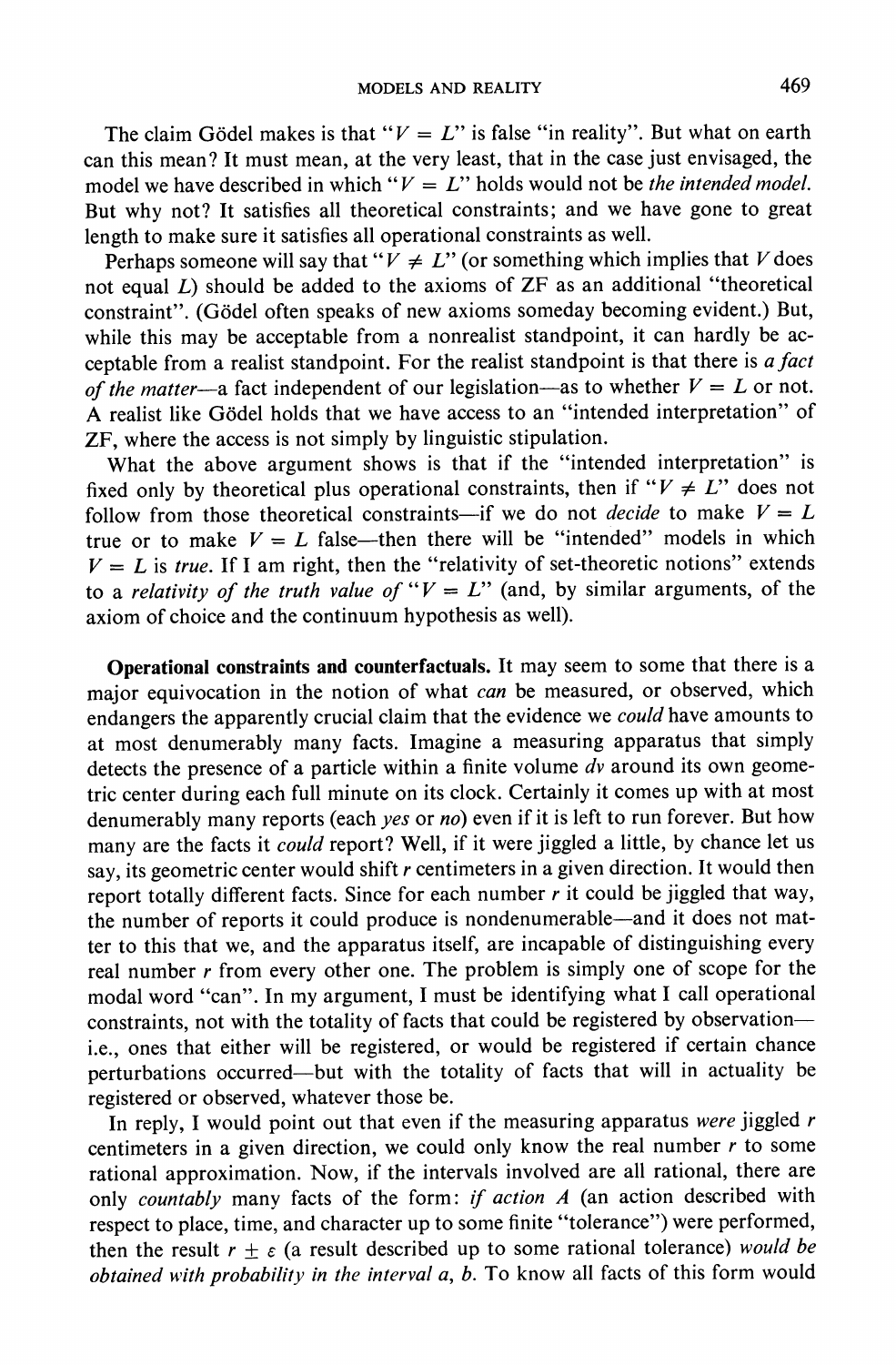## **470 HILARY PUTNAM**

**be to know the probability distribution of all possible observable results of all possible actions. Our argument shows that a model could be constructed which agrees with all of these facts.** 

**There is a deeper point to be made about this objection, however. Suppose we "first orderize" counterfactual talk, say, by including events in the ontology of our theory and introducing a predicate ("subjunctively necessitates") for the counterfactual connection between unactualized event types at a given place-time. Then our argument shows that a model exists which fits all the facts that will actually be registered or observed and fits our theoretical constraints, and this model induces an interpretation of the counterfactual idiom (a "similarity metric on possible worlds", in David Lewis' theory) which renders true just the counterfactuals that are true according to some completion of our theory. Thus appeal to counterfactual observations cannot rule out any models at all unless the interpretation of the counterfactual idiom itself is already fixed by something beyond operational and theoretical constraints.** 

**(A related point is made by Wittgenstein in his Philosophical Investigations: talk**  about what an ideal machine-or God-could compute is talk within mathematics-in disguise-and cannot serve to fix the interpretation of mathematics. **"God", too, has many interpretations.)** 

**"Decision" and "convention". I have used the word "decision" in connection with open questions in set theory, and obviously this is a poor word. One cannot**  simply sit down in one's study and "decide" that " $V = L$ " is to be true, or that **the axiom of choice is to be true. Nor would it be appropriate for the mathematical community to call an international convention and legislate these matters. Yet, it seems to me that if we encountered an extra-terrestrial species of intelligent beings who had developed a high level of mathematics, and it turned out that they rejected the axiom of choice (perhaps because of the Tarski-Banach Theorem3), it would be wrong to regard them as simply making a mistake. To do that would, on my view, amount to saying that acceptance of the axiom of choice is built into our notion of rationality itself; that does not seem to me to be the case. To be sure, our acceptance of choice is not arbitrary; all kinds of "intuitions" (based, most likely, on experience with the finite) support it; its mathematical fertility supports it; but none of this is so strong that we could say that an equally successful culture which based its mathematics on principles incompatible with choice (e.g., on the so-called "axiom of determinacy"4) was irrational.** 

<sup>&</sup>lt;sup>3</sup> This is a very counterintuitive consequence of the axiom of choice. Call two objects A, B **"congruent by finite decomposition" if they can be divided into finitely many disjoint point**  sets  $A_1, ..., A_n, B_1, ...B_n$ , such that  $A = A_1 \cup A_2 \cup ... \cup A_n$ ,  $B = B_1 \cup B_2 \cup ... \cup B_n$ , and (for  $i =$ 1, 2, ...,  $n$ )  $A_i$  is congruent to  $B_i$ . Then Tarski and Banach showed that *all spheres are congruent* **by finite decomposition.** 

<sup>&</sup>lt;sup>4</sup> This axiom, first studied by J. Mycielski (On the axiom of determinacy", Fundamenta Ma**thematicae, 1963) asserts that infinite games with perfect information are determined, i.e. there is a winning strategy for either the first or second player. AD (the axiom of determinacy) implies the existence of a nontrivial countably additive two-valued measure on the real numbers, contradicting a well-known consequence of the axiom of choice.**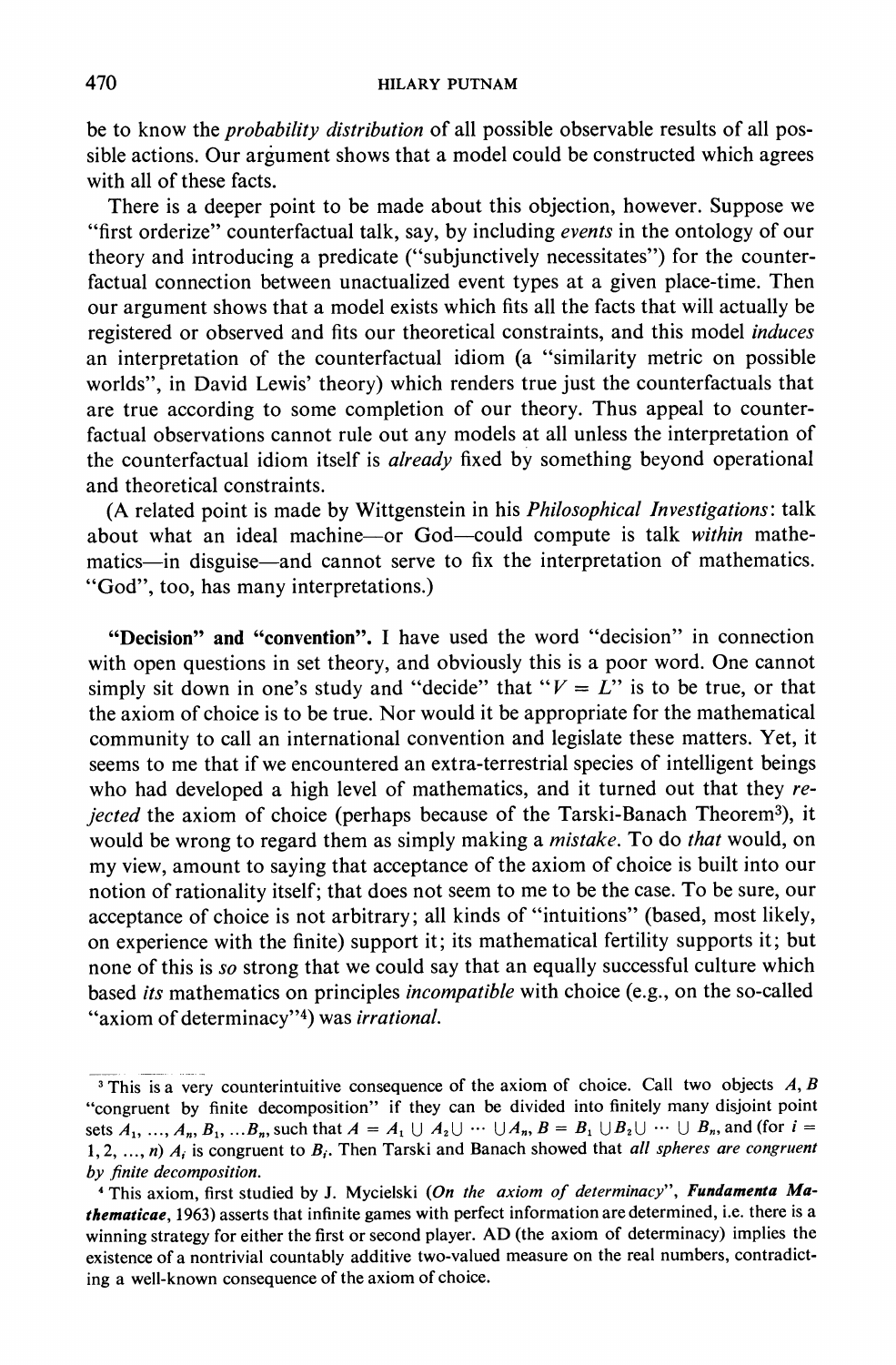But if both systems of set theory-ours and the extra-terrestrials'-count as **rational, what sense does it make to call one true and the others false? From the Platonist's point of view there is no trouble in answering this question. "The axiom of choice is true-true in the model", he will say (if he believes the axiom of choice). "We are right and the extra-terrestrials are wrong." But what is the model? If the intended model is singled out by theoretical and operational constraints, then,**  first, "the" intended model is plural not singular (so the "the" is inappropriate **our theoretical and operational constraints fit many models, not just one, and so do those of the extra-terrestrials as we saw before. Secondly, the intended models for us do satisfy the axiom of choice and the extra-terrestrially intended models do not; we are not talking about the same models, so there is no question of a "mistake" on one side or the other.** 

**The Platonist will reply that what this really shows is that we have some mysterious faculty of "grasping concepts" (or "intuiting mathematical objects") and it is this that enables us to fix a model as the model, and not just operational and theoretical constraints; but this appeal to mysterious faculties seems both unhelpful as epistemology and unpersuasive as science. What neural process, after all, could be described as the perception of a mathematical object? Why of one mathematical object rather than another? I do not doubt that some mathematical axioms are built in to our notion of rationality ("every number has a successor"); but, if the axiom of choice and the continuum hypothesis are not, then, I am suggesting, Skolem's argument, or the foregoing extension of it, casts doubt on the view that these statements have a truth value independent of the theory in which they are embedded.** 

**Now, suppose this is right and the axiom of choice is true when taken in the sense that it receives from our embedding theory and false when taken in the sense that it receives from extra-terrestrial theory. Urging this relativism is not advocating unbridled relativism; I do not doubt that there are some objective (if evolving) canons of rationality; I simply doubt that we would regard them as settling this sort of question, let alone as singling out one unique "rationally acceptable set theory". If this is right, then one is inclined to say that the extra-terrestrials have decided to let the axiom of choice be false and we have decided to let it be true; or that we have different "conventions"; but, of course, none of these words is literally right. It may well be the case that the idea that statements have their truth values independent of embedding theory is so deeply built into our ways of talking that there is simply no "ordinary language" word or short phrase which refers to the theory-dependence of meaning and truth. Perhaps this is why Poincare was driven to exclaim "Convention, yes! Arbitrary, no!" when he was trying to express a similar idea in another context.** 

**Is the problem a problem with the notion of a "set"? It would be natural to suppose that the problem Skolem points out, the problem of a surprising "relativity" of our notions, has to do with the notion of a "set", given the various problems which are known to surround that notion, or, at least, has to do with the problem of reference to "mathematical objects". But this is not so.** 

**To see why it is not so, let us consider briefly the vexed problem of reference**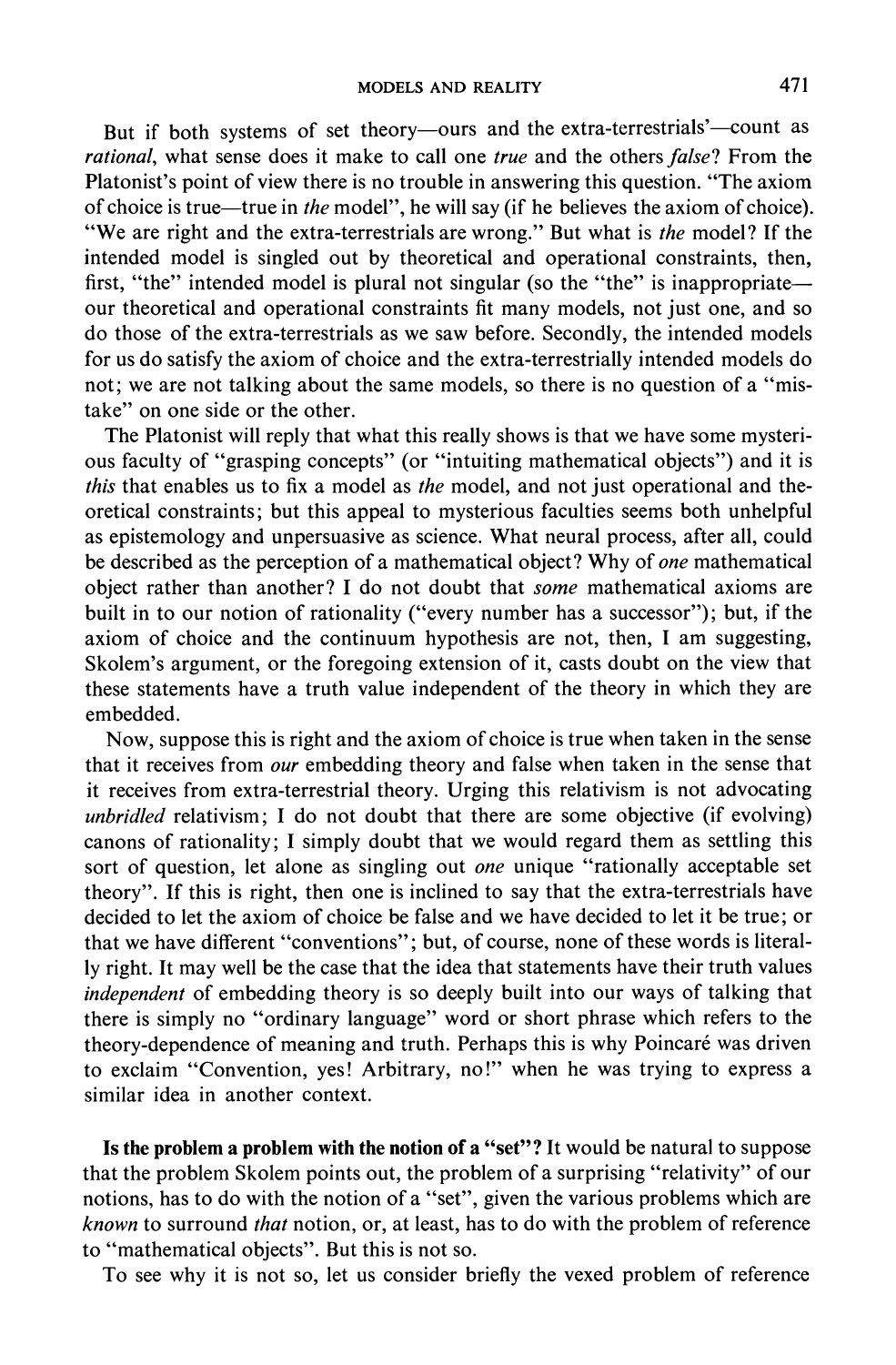**to theoretical entities in physical science. Although this may seem to be a problem more for philosophers of science or philosophers of language than for logicians, it is a problem whose logical aspects have frequently been of interest to logicians, as is witnessed by the expressions "Ramsey sentence", "Craig translation", etc. Here**  again, the realist-or, at least, the hard-core metaphysical realist-wishes it to **be the case that truth and rational acceptability should be independent notions. He wishes it to be the case that what, e.g., electrons are should be distinct (and possibly different from) what we believe them to be or even what we would believe them to be given the best experiments and the epistemically best theory. Once**  again, the realist—the hard-core metaphysical realist—holds that our intentions **single out "the" model, and that our beliefs are then either true or false in "the" model whether we can find out their truth values or not.** 

To see the bearing of the Löwenheim-Skolem Theorem (or of the intimately **related Godel Completeness Theorem and its model-theoretic generalizations) on this problem, let us again do a bit of model construction. This time the operational constraints have to be handled a little more delicately, since we have need to distinguish operational concepts (concepts that describe what we see, feel, hear, etc., as we perform various experiments, and also concepts that describe our acts of picking up, pushing, pulling, twisting, looking at, sniffing, listening to, etc.) from nonoperational concepts.** 

**To describe our operational constraints we shall need three things. First, we shall have to fix a sufficiently large "observational vocabulary". Like the "observational vocabulary" of the logical empiricists, we will want to include in this**  set—call it the set of "0-terms"—such words as "red", "touches", "hard", "push", **"look at", etc. Second, we shall assume that there exists (whether we can define it or not) a set of S which can be taken to be the set of macroscopically observable things and events (observable with the human sensorium, that means). The notion of an observable thing or event is surely vague; so we shall want S to be a generous set, that is, God is to err in the direction of counting too many things and events as "observable for humans" when He defines the set S, if it is necessary to err in either direction, rather than to err in the direction of leaving out some things that might be counted as borderline "observables". If one is a realist, then such a set S must exist, of course, even if our knowledge of the world and the human sensorium does not permit us to define it at the present time. The reason we allow S to contain events (and not just things) is that, as Richard Boyd has pointed out, some of the entities we can directly observe are forces-we can feel forces-and forces are not objects. But I assume that forces can be construed as predicates of either objects, e.g., our bodies, or of suitable events.** 

**The third thing we shall assume given is a valuation (call it, once again 'OP')**  which assigns the correct truth value to each *n*-place 0-term (for  $n = 1, 2, 3, ...$ ) on **each n-tuple of elements of S on which it is defined. 0-terms are in general also defined on things not in S; for example, two molecules too small to see with the naked eye may touch, a dust-mote too small to see may be black, etc. Thus OP is a partial valuation in a double sense; it is defined on only a subset of the predicates of the language, namely the 0-terms, and even on these it only fixes a part of the**  extension, namely the extension of  $T \upharpoonright S$  (the restriction of  $T$  to  $S$ ), for each 0-term  $T$ .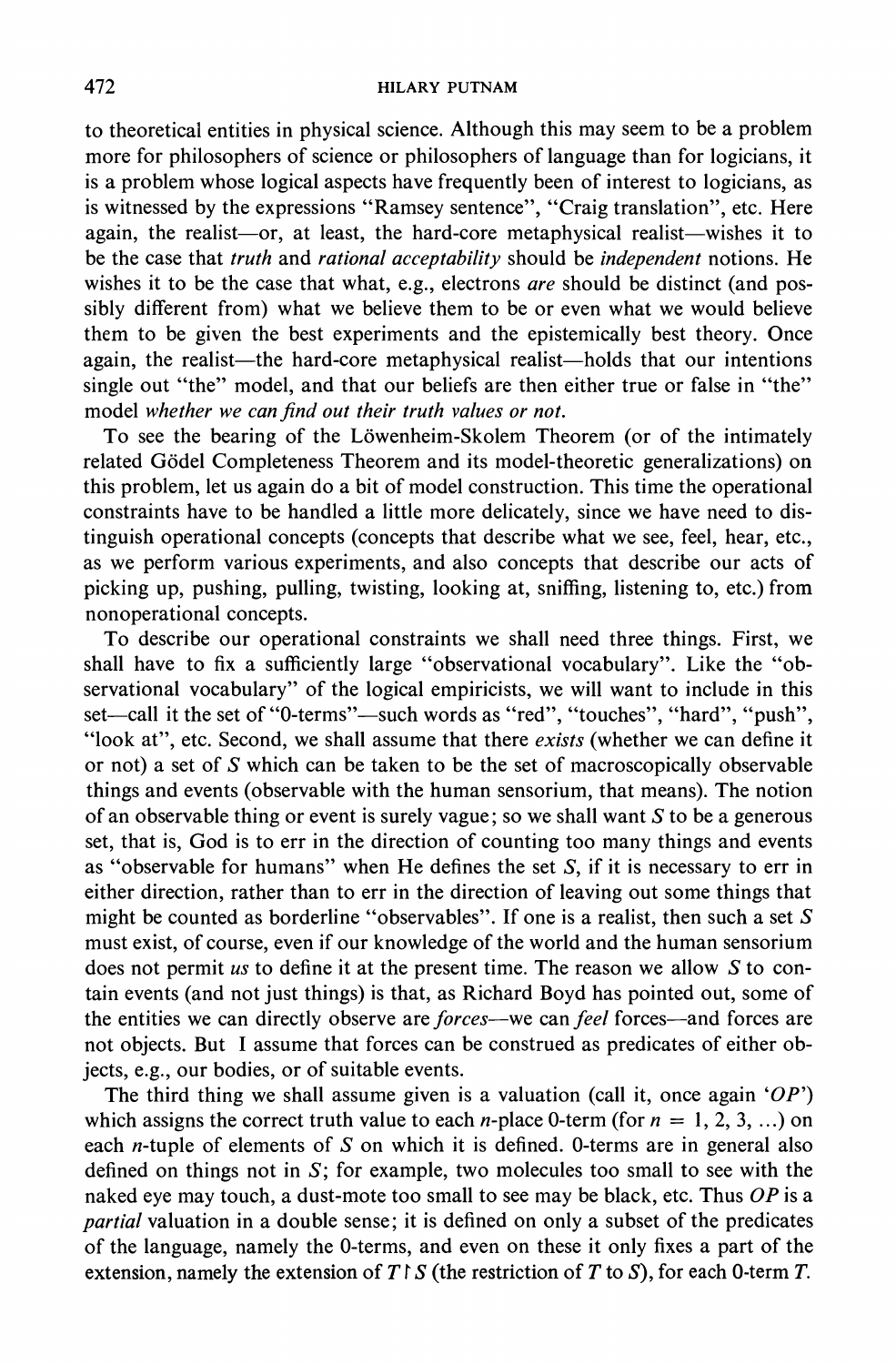**Once again, it is the valuation OP that captures our "operational constraints". Indeed, it captures these "from above", since it may well contain more information than we could actually get by using our bodies and our senses in the world.** 

**What shall we do about "theoretical constraints"? Let us assume that there exists a possible formalization of present-day total science, call it 'T', and also that there**  exists a possible formalization of *ideal* scientific theory, call it ' $T_l$ '.  $T_l$  is to be **"ideal" in the sense of being epistemically ideal for humans. Ideality, in this sense,**  is a rather vague notion; but we shall assume that, when God makes up  $T<sub>I</sub>$ , He **constructs a theory which it would be rational for scientists to accept, or which is a limit of theories that it would be rational to accept, as more and more evidence accumulates, and also that he makes up a theory which is compatible with the valuation OP.** 

**Now, the theory T is, we may suppose, well confirmed at the present time, and hence rationally acceptable on the evidence we now have; but there is a clear sense in which it may be false. Indeed, it may well lead to false predictions, and thus**  conflict with OP. But  $T_I$ , by hypothesis, does not lead to any false predictions. Still, **the metaphysical realist claims-and it is just this claim that makes him a metaphy***sical* as opposed to an empirical realist—that  $T<sub>I</sub>$  may be, in reality, false. What is **not knowable as true may nonetheless be true; what is epistemically most justifiable to believe may nonetheless be false, on this kind of realist view. The striking connection between issues and debates in the philosophy of science and issues and debates in the philosophy of mathematics is that this sort of realism runs into precisely the same difficulties that we saw Platonism run into. Let us pause to verify this.** 

Since the ideal theory  $T<sub>I</sub>$  must, whatever other properties it may or may not have, have the property of being *consistent*, it follows from the Gödel Completeness **Theorem (whose proof, as all logicians know, is intimately related to one of Sko**lem's proofs of the Löwenheim-Skolem Theorem), that  $T_I$  has models. We shall assume that  $T<sub>I</sub>$  contains a primitive or defined term denoting each member of  $S<sub>1</sub>$ the set of "observable things and events". The assumption that we made, that  $T<sub>I</sub>$ **agrees with OP, means that all those sentences about members of S which OP**  requires to be true are theorems of  $T_I$ . Thus if M is any model of  $T_I$ , M has to **have a member corresponding to each member of S. We can even replace each member of M which corresponds to a member of S by that member of S itself, modifying the interpretation of the predicate letters accordingly, and obtain a model M' in which each term denoting a member of S in the "intended" interpretation does denote that member of S. Then the extension of each 0-term in that model will be partially correct to the extent determined by OP: that is, everything that OP**  "says" is in the extension of  $P$  is in the extension of  $P$ , and everything that OP "says" is in the extension of the complement of  $P$  is in the extension of the com**plement of P. for each 0-term, in any such model. In short, such a model is standard**  with respect to  $P \upharpoonright S$  (P restricted to S) for each 0-term P.

**Now, such a model satisfies all operational constraints, since it agrees with OP. It satisfies those theoretical constraints we would impose in the ideal limit of**  inquiry. So, once again, it looks as if any such model is "intended"—for what else **could single out a model as "intended" than this? But if this is what it is to be an**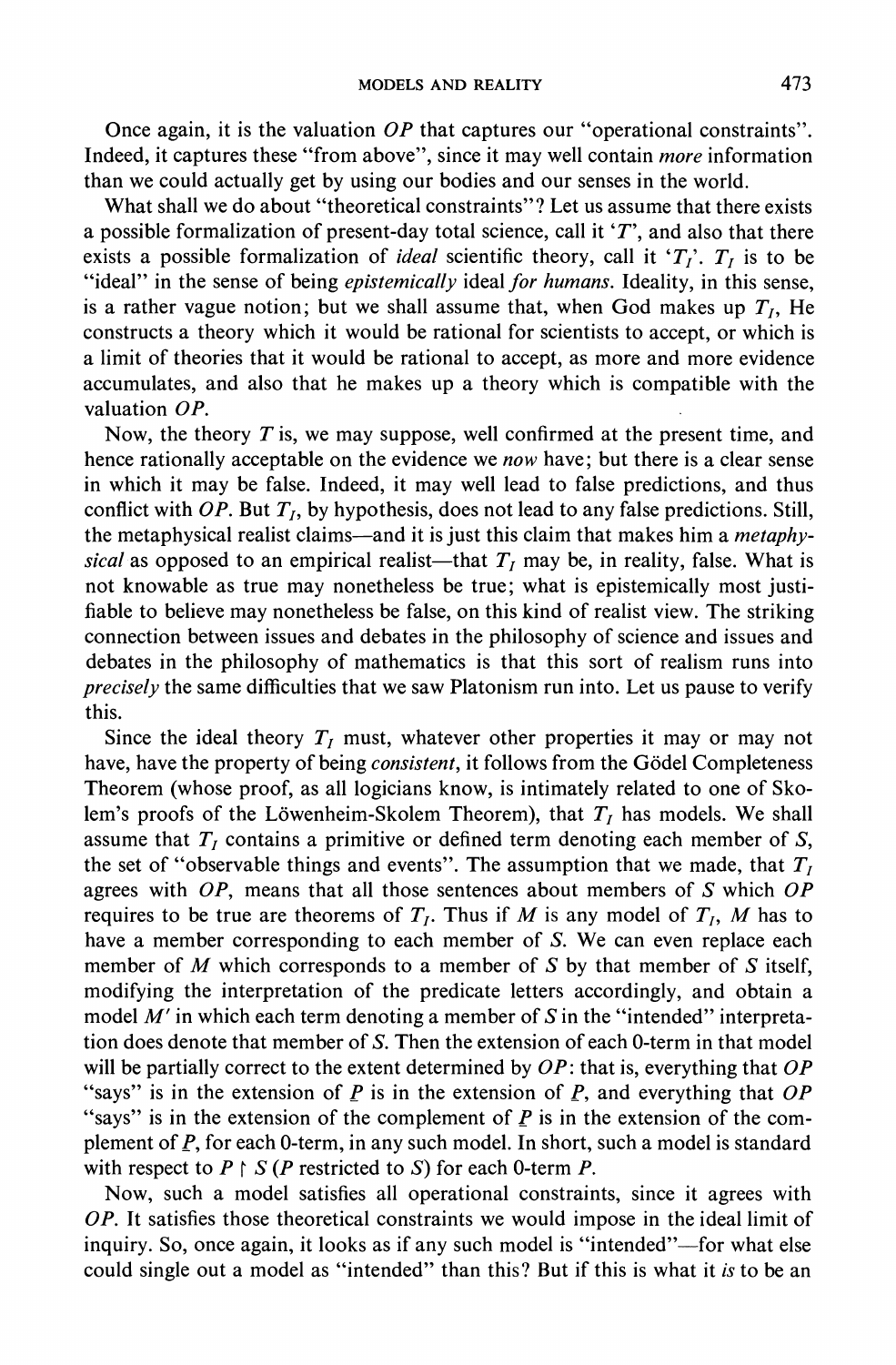"intended model",  $T_I$  must be *true*—true in all intended models! The metaphysical realist's claim that even the ideal theory  $T<sub>t</sub>$  might be false "in reality" seems to **collapse into unintelligibility.** 

**Of course, it might be contended that "true" does not follow from "true in all intended models". But "true" is the same as "true in the intended interpretation" (or "in all intended interpretations", if there may be more than one interpretation**  intended—or permitted—by the speaker), on any view. So to follow this line which is, indeed, the right one, in my view-one needs to develop a theory on which **interpretations are specified other than my specifying models.** 

**Once again, an appeal to mysterious powers of the mind is made by some. Chisholm (following the tradition of Brentano) contends that the mind has a faculty of referring to external objects (or perhaps to external properties) which he calls by the good old name "intentionality". Once again most naturalistically minded philosophers (and, of course, psychologists), find the postulation of unexplained mental faculties unhelpful epistemology and almost certainly bad science as well.** 

**There are two main tendencies in the philosophy of science (I hesitate to call them "views", because each tendency is represented by many different detailed views) about the way in which the reference of theoretical terms gets fixed. According to one tendency, which we may call the Ramsey tendency, and whose various versions constituted the received view for many years, theoretical terms come in batches or clumps. Each clump-for example, the clump consisting of the primitives of electromagnetic theory-is defined by a theory, in the sense that all the models of that theory which are standard on the observation terms count as intended models. The theory is "true" just in case it has such a model. (The "Ramsey sentence" of the theory is just the second-order sentence that asserts the existence of such a model.) A sophisticated version of this view, which amounts to relativizing the Ramsey sentence to an open set of "intended applications", has recently been advanced by Joseph Sneed.** 

**The other tendency is the realist tendency. While realists differ among themselves even more than proponents of the (former) received view do, realists unite in agreeing that a theory may have a true Ramsey sentence and not be (in reality) true.** 

**The first of the two tendencies I described, the Ramsey tendency, represented in the United States by the school of Rudolf Carnap, accepted the "relativity of theoretical notions", and abandoned the realist intuitions. The second tendency is more complex. Its, so to speak, conservative wing, represented by Chisholm, joins Plato and the ancients in postulating mysterious powers wherewith the mind "grasps" concepts, as we have already said. If we have more available with which to fix the intended model than merely theoretical and operational constraints, then the problem disappears. The radical pragmatist wing, represented, perhaps, by**  Quine, is willing to give up the intuition that  $T<sub>I</sub>$  might be false "in reality". This **radical wing is "realist" in the sense of being willing to assert that present-day science, taken more or less at face value (i.e., without philosophical reinterpretation) is at least approximately true; "realist" in the sense of regarding reference as trans-theoretic (a theory with a true Ramsey sentence may be false, because later inquiry may establish an incompatible theory as better); but not metaphysical realist. It is the moderate "center" of the realist tendency, the center that would**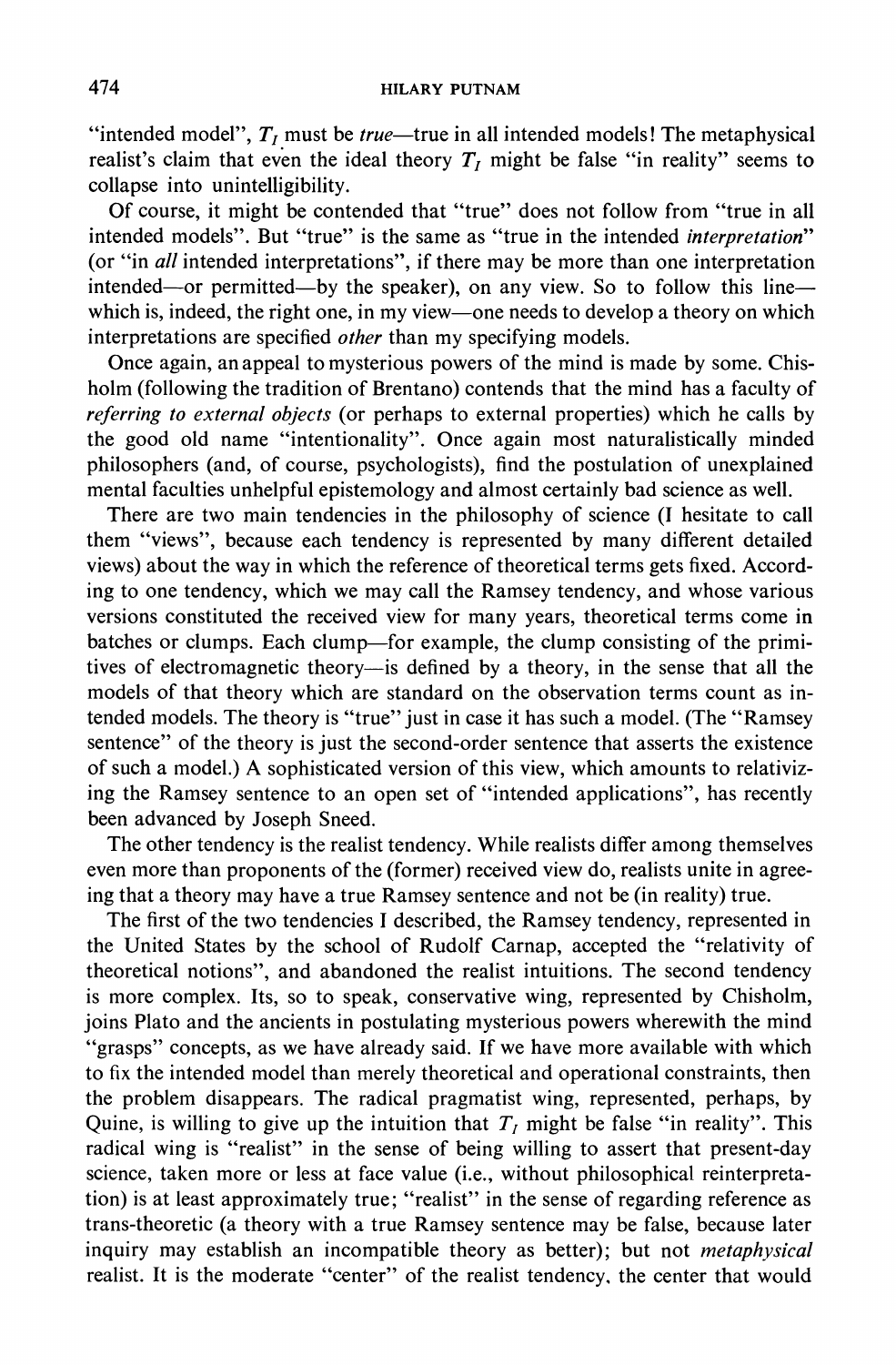**like to hold on to metaphysical realism without postulating mysterious powers of the mind that is once again in deep trouble.** 

**Pushing the problem back: the Skolemization of absolutely everything. We have seen that issues in the philosophy of science having to do with reference of theoretical terms and issues in the philosophy of mathematics having to do with the problem of singling out a unique "intended model" for set theory are both con**nected with the Löwenheim-Skolem Theorem and its near relative, the Gödel **Completeness Theorem. Issues having to do with reference also arise in philosophy in connection with sense data and material objects and, once again, these connect**  with the model-theoretic problems we have been discussing. (In some way, it **really seems that the Skolem Paradox underlies the characteristic problems of 20th century philosophy.)** 

**Although the philosopher John Austin and the psychologist Fred Skinner both tried to drive sense data out of existence, it seems to me that most philosophers and psychologists think that there are such things as sensations, or qualia. They may not be objects of perception, as was once thought (it is becoming increasingly fashionable to view them as states or conditions of the sentient subject, as Reichenbach long ago urged we should); we may not have incorrigible knowledge concerning them; they may be somewhat ill-defined entities rather than the perfectly sharp particulars they were once taken to be; but it seems reasonable to hold that they are part of the legitimate subject matter of cognitive psychology and philosophy and not mere pseudo-entities invented by bad psychology and bad philosophy.** 

**Accepting this, and taking the operational constraint this time to be that we wish the ideal theory to correctly predict all sense data, it is easily seen that the previous argument can be repeated here, this time to show that (if the "intended" models are the ones which satisfy the operational and theoretical constraints we now have, or even the operational and theoretical constraints we would impose in some limit) then, either the present theory is "true", in the sense of being "true in all intended models", provided it leads to no false predictions about sense data, or else the ideal theory is "true". The first alternative corresponds to taking the theoretical constraints to be represented by current theory; the second alternative corresponds to taking the theoretical constraints to be represented by the ideal theory. This time, however, it will be the case that even terms referring to ordinary material objects**terms like 'cat' and 'dog'-get differently interpreted in the different "intended" **models. It seems, this time, as if we cannot even refer to ordinary middle sized physical objects except as formal constructs variously interpreted in various models.** 

**Moreover, if we agree with Wittgenstein that the similarity relation between sense data we have at different times is not itself something present to my mindthat "fixing one's attention" on a sense datum and thinking "by 'red' I mean what**ever is like *this*" does not really pick out any relation of similarity at all—and make **the natural move of supposing that the intended models of my language when I**  now and in the future talk of the sense data I had at some past time  $t_0$  are singled **out by operational and theoretical constraints, then, again, it will turn out that my past sense data are mere formal constructs which get differently interpreted in**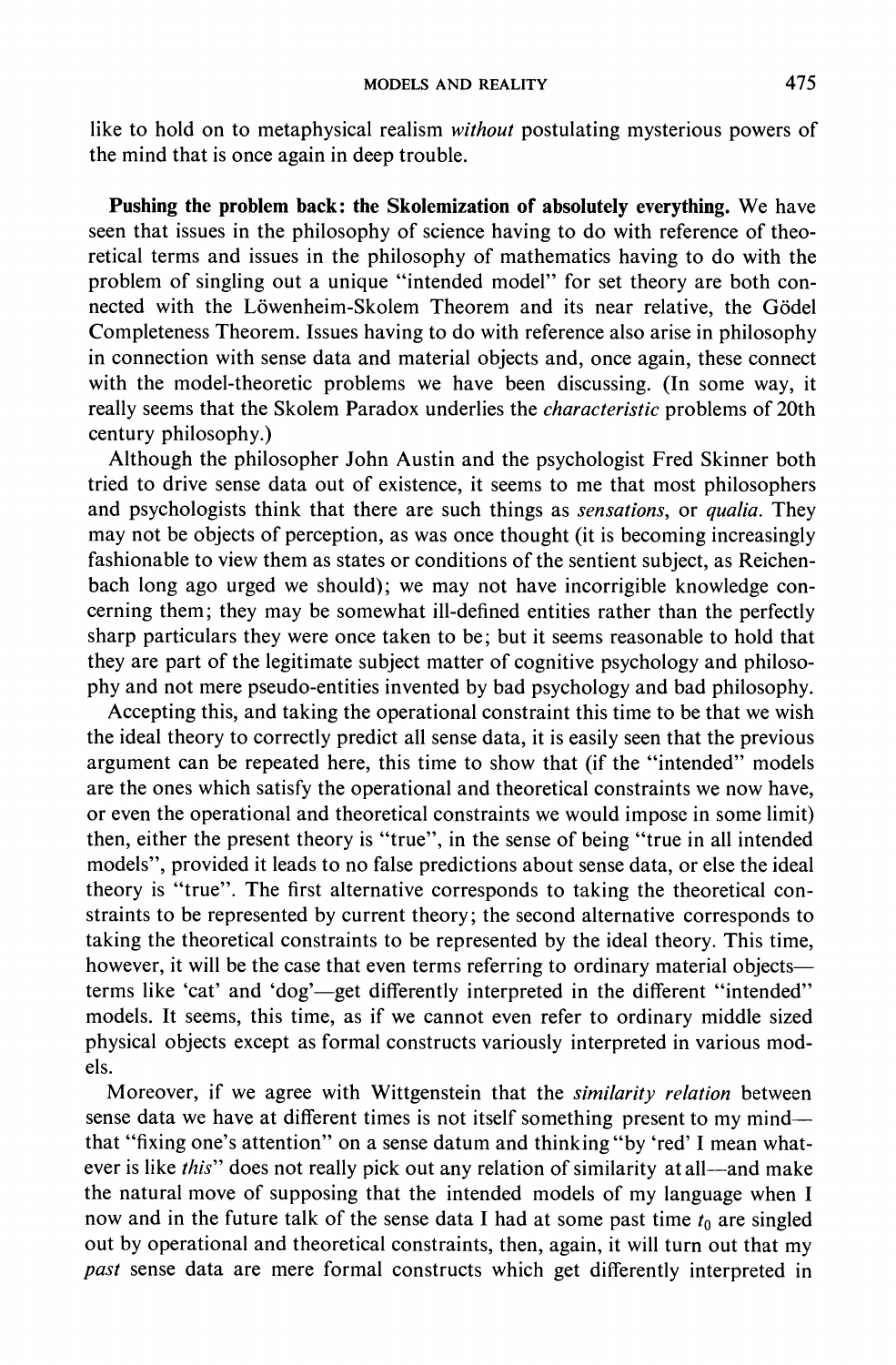**various models. If we further agree with Wittgenstein that the notion of truth requires a public language (or requires at least states of the self at more than one time -that a "private language for one specious present" makes no sense), then even my present sense data are in this same boat . . .. In short, one can "Skolemize" absolutely everything. It seems to be absolutely impossible to fix a determinate reference (without appeal to nonnatural mental powers) for any term at all. If we apply the argument to the very metalanguage we use to talk about the predicament . . . ?** 

**The same problem has even surfaced recently in the field of cognitive psychology. The standard model for the brain/mind in this field is the modern computing machine. This computing machine is thought of as having something analogous to a formalized language in which it computes. (This hypothetical brain language has**  even received a name-"mentalese".) What makes the model of cognitive psychology **a cognitive model is that "mentalese" is thought to be a medium whereby the brain constructs an internal representation of the external world. This idea runs immediately into the following problem: if "mentalese" is to be a vehicle for describing the external world, then the various predicate letters must have extensions which are sets of external things (or sets of n-tuples of external things). But if the way "mentalese" is "understood" by the deep structures in the brain that compute, record, etc. in this "language" is via what artificial intelligence people call "pro**cedural semantics"—that is, if the brain's *program for using* "mentalese" comprises its entire "understanding" of "mentalese"—where the program for using "men**talese", like any program, refers only to what is inside the computer- then how do extensions ever come into the picture at all? In the terminology I have been employing in this address, the problem is this: if the extension of predicates in "mentalese" is fixed by the theoretical and operational constraints "hard wired in" to the brain, or even by theoretical and operational constraints that it evolves in the course of inquiry, then these will not fix a determinate extension for any predicate. If thinking is ultimately done in "mentalese", then no concept we have will have a determinate extension. Or so it seems.** 

**The bearing of causal theories of reference. The term "causal theory of reference" was originally applied to my theory of the reference of natural kind terms and Kripke's theory of the reference of proper names. These theories did not attempt to define reference, but rather attempted to say something about how reference is fixed, if it is not fixed by associating definite descriptions with the terms and names in question. Kripke and I argued that the intention to preserve reference through a historical chain of uses and the intention to cooperate socially in the fixing of reference make it possible to use terms successfully to refer although no one definite description is associated with any term by all speakers who use that term. These theories assume that individuals can be singled out for the purpose of a "naming ceremony" and that inferences to the existence of definite theoretical entities (to which names can then be attached) can be successfully made. Thus these theories did not address the question as to how any term can acquire a determinate reference (or any gesture, e.g., pointing-of course, the "reference" of gestures is just as problematic as the reference of terms, if not more so). Recently, however, it has**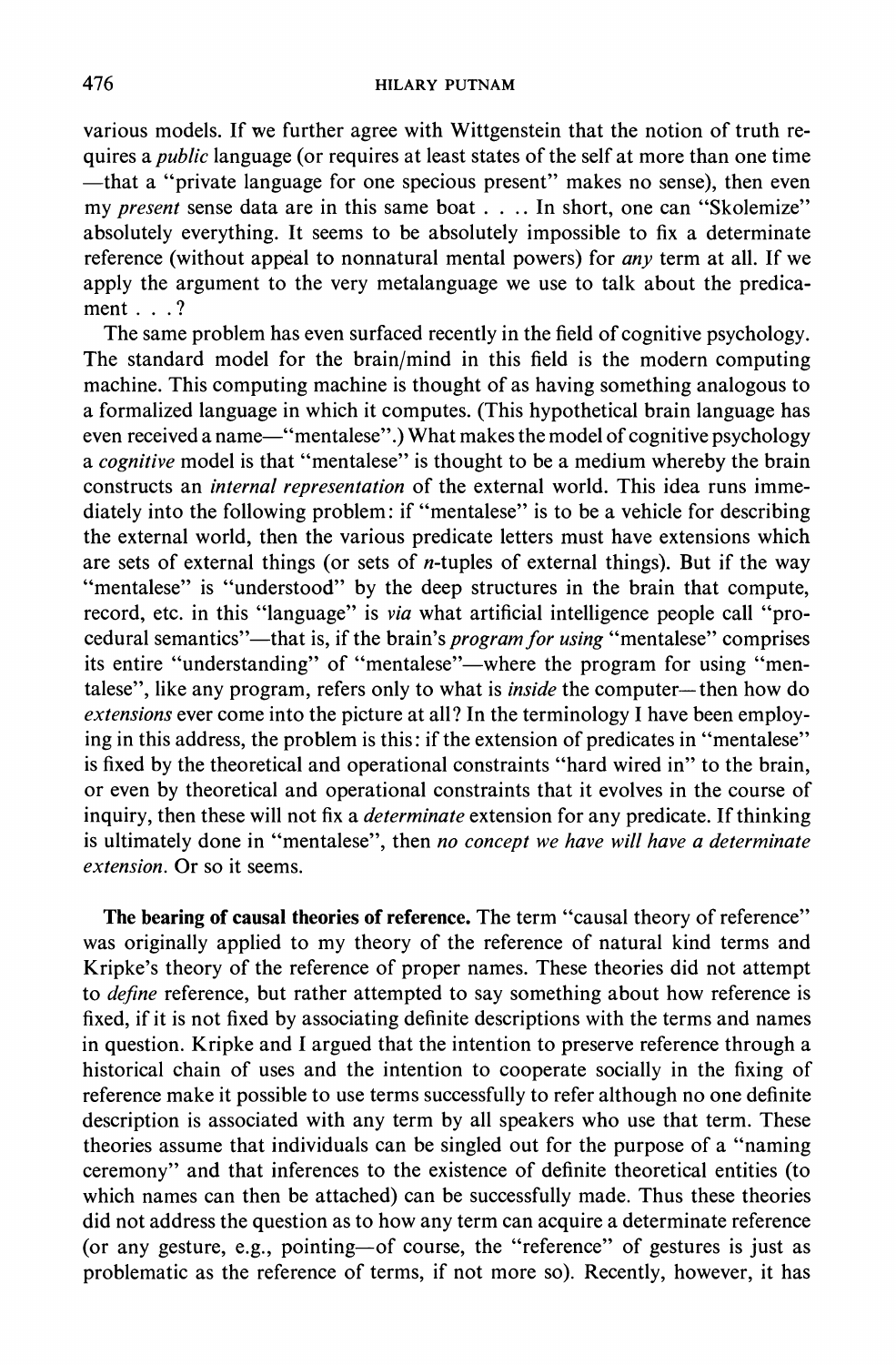**been suggested by various authors that some account can be given of how at least some basic sorts of terms refer in terms of the notion of a "causal chain". In one version,5 a version strikingly reminiscent of the theories of Ockham and other 14th century logicians, it is held that a term refers to "the dominant source" of the beliefs that contain the term. Assuming we can circumvent the problem that the dominant cause of our beliefs concerning electrons may well be textbooks,6 it is important to notice that even if a correct view of this kind can be elaborated, it will do nothing to resolve the problem we have been discussing.** 

**The problem is that adding to our hypothetical formalized language of science a body of theory titled "causal theory of reference" is just adding more theory. But Skolem's argument, and our extensions of it, are not affected by enlarging the theory. Indeed, you can even take the theory to consist of all true sentences, and there will be many models-models differing on the extension of every term not**  fixed by  $OP$  (or whatever you take  $OP$  to be in a given context)—which satisfy **the entire theory. If "refers" can be defined in terms of some causal predicate or predicates in the metalanguage of our theory, then, since each model of the object language extends in an obvious way to a corresponding model of the metalanguage,**  it will turn out that, *in each model M*, *reference*<sup> $M$ </sup> is definable in terms of *causes* $\frac{M}{M}$ ; **but, unless the word 'causes' (or whatever the causal predicate or predicates may be) is already glued to one definite relation with metaphysical glue, this does not fix a determinate extension for 'refers' at all.** 

**This is not to say that the construction of such a theory would be worthless as philosophy or as natural science. The program of cognitive psychology already al**luded to—the program of describing our brains as computers which construct an **"internal representation of the environment" seems to require that "mentalese" utterances be, in some cases at least, describable as the causal product of devices in the brain and nervous system which "transduce" information from the environment, and such a description might well be what the causal theorists are looking for.**  The program of realism in the philosophy of science-of *empirical* realism, not metaphysical realism—is to show that scientific theories can be regarded as better **and better representations of an objective world with which we are interacting; if such a view is to be part of science itself, as empirical realists contend it should be, then the interactions with the world by means of which this representation is formed and modified must themselves be part of the subject matter of the representation. But the problem as to how the whole representation, including the empirical theory of knowledge that is a part of it, can determinately refer is not a problem that can be solved by developing more and better empirical theory.** 

**Ideal theories and truth. One reaction to the problem I have posed would be to say: there are many ideal theories in the sense of theories which satisfy the operational constraints, and in addition have all the virtues (simplicity, coherence, con-**

<sup>&</sup>lt;sup>5</sup> Cf. Gareth Evans, The causal theory of names, Aristotelian Society Supplementary Volume **XLVII, pp. 187-208, reprinted in Naming, necessity and natural kinds, (Stephen P. Schwartz, Editor), Cornell University Press, 1977.** 

**<sup>6</sup>Evans handles this case by saying that there are appropriateness conditions on the type of causal chain which must exist between the item referred to and the speaker's body of information.**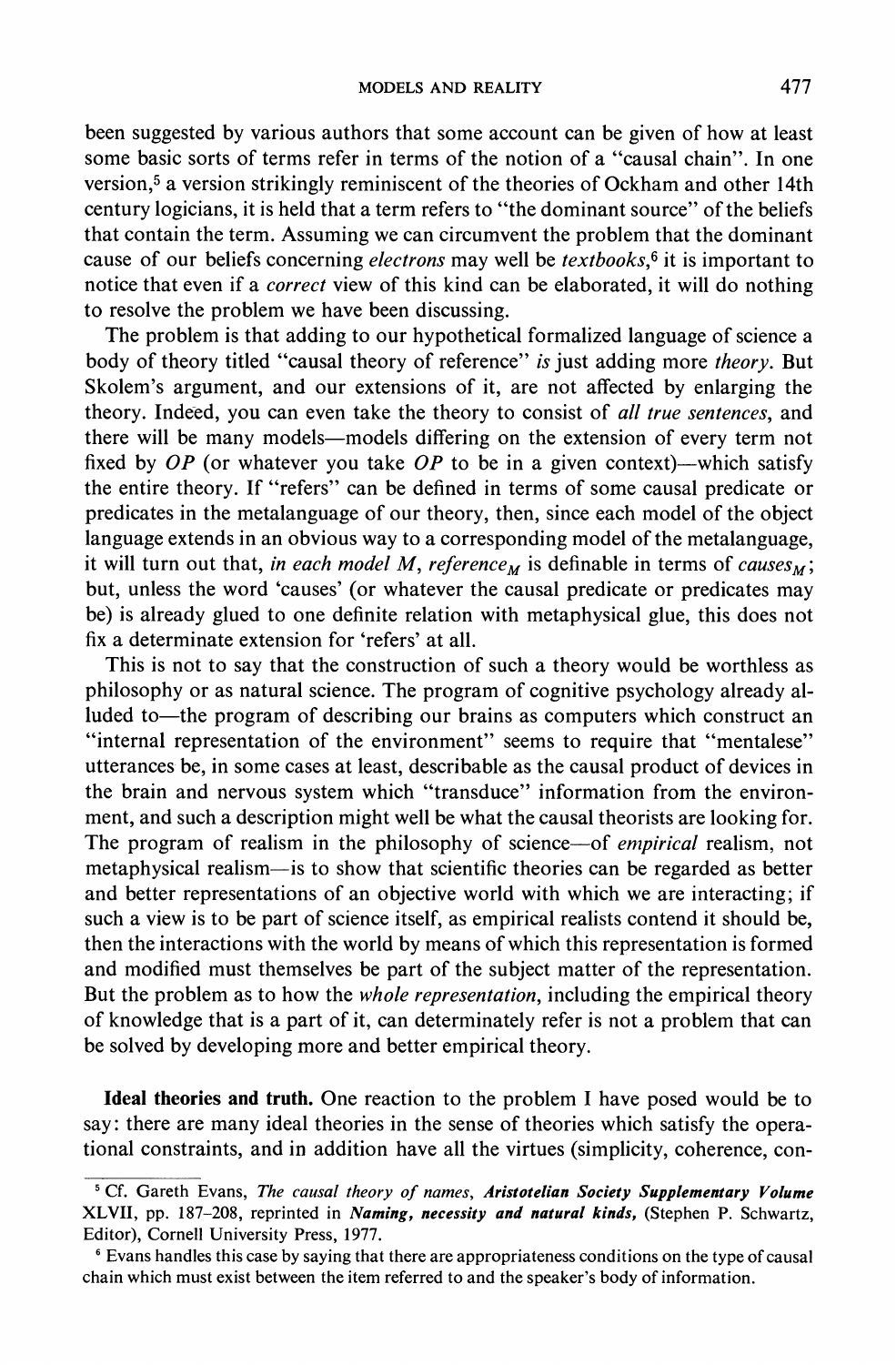taining the axiom of choice, whatever) that humans like to demand. But there are **no "facts of the matter" not reflected in constraints on ideal theories in this sense. Therefore, what is really true is what is common to all such ideal theories; what is really false is what they all deny; all other statements are neither true nor false.** 

**Such a reaction would lead to too few truths, however. It may well be that there**  are rational beings-even rational human species-which do not employ our color **predicates, or who do not employ the predicate "person", or who do not employ the predicate "earthquake".7 I see no reason to conclude from this that our talk of red things, or of persons, or of earthquakes, lacks truth value. If there are many ideal theories (and if "ideal" is itself a somewhat interest-relative notion), if there are many theories which (given appropriate circumstances) it is perfectly rational to accept, then it seems better to say that, insofar as these theories say different (and sometimes, apparently incompatible) things, that some facts are "soft" in the sense of depending for their truth value on the speaker, the circumstances of utterance, etc. This is what we have to say in any case about cases of ordinary vagueness, about ordinary causal talk, etc. It is what we say about apparently incompatible statements of simultaneity in the special theory of relativity. To grant that there is more than one true version of reality is not to deny that some versions are false.** 

**It may be, of course, that there are some truths that any species of rational inquirers would eventually acknowledge. (On the other hand, the set of these may be empty, or almost empty.) But to say that by definition these are all the truths there are is to redefine the notion in a highly restrictive way. (It also assumes that the notion of an "ideal theory" is perfectly clear; an assumption which seems plainly false.)** 

**Intuitionism. It is a striking fact that this entire problem does not arise for the standpoint of mathematical intuitionism. This would not be a surprise to Skolem: it was precisely his conclusion that "most mathematicians want mathematics to deal, ultimately, with performable computing operations and not to consist of formal propositions about objects called this or that."** 

**In intuitionism, knowing the meaning of a sentence or predicate consists in associating the sentence or predicate with a procedure which enables one to recognize when one has a proof that the sentence is constructively true (i.e., that it is possible to carry out the constructions that the sentence asserts can be carried out) or that the predicate applies to a certain entity (i.e., that a certain full sentence of the predicate is constructively true). The most striking thing about this standpoint is**  that the *classical notion of truth is nowhere used*—the semantics is entirely given in **terms of the notion of "constructive proof", including the semantics of "constructive proof" itself.** 

**Of course, the intuitionists do not think that "constructive proof' can be formalized, or that "mental constructions" can be identified with operations in our brains. Generally, they assume a strongly intentionalist and a prioristic posture in philosophy-that is, they assume the existence of mental entities called "meanings" and of a special faculty of intuiting constructive relations between these entities.** 

<sup>&</sup>lt;sup>7</sup> For a discussion of this very point, cf. David Wiggins, *Truth, invention and the meaning of* **life, British Academy, 1978.**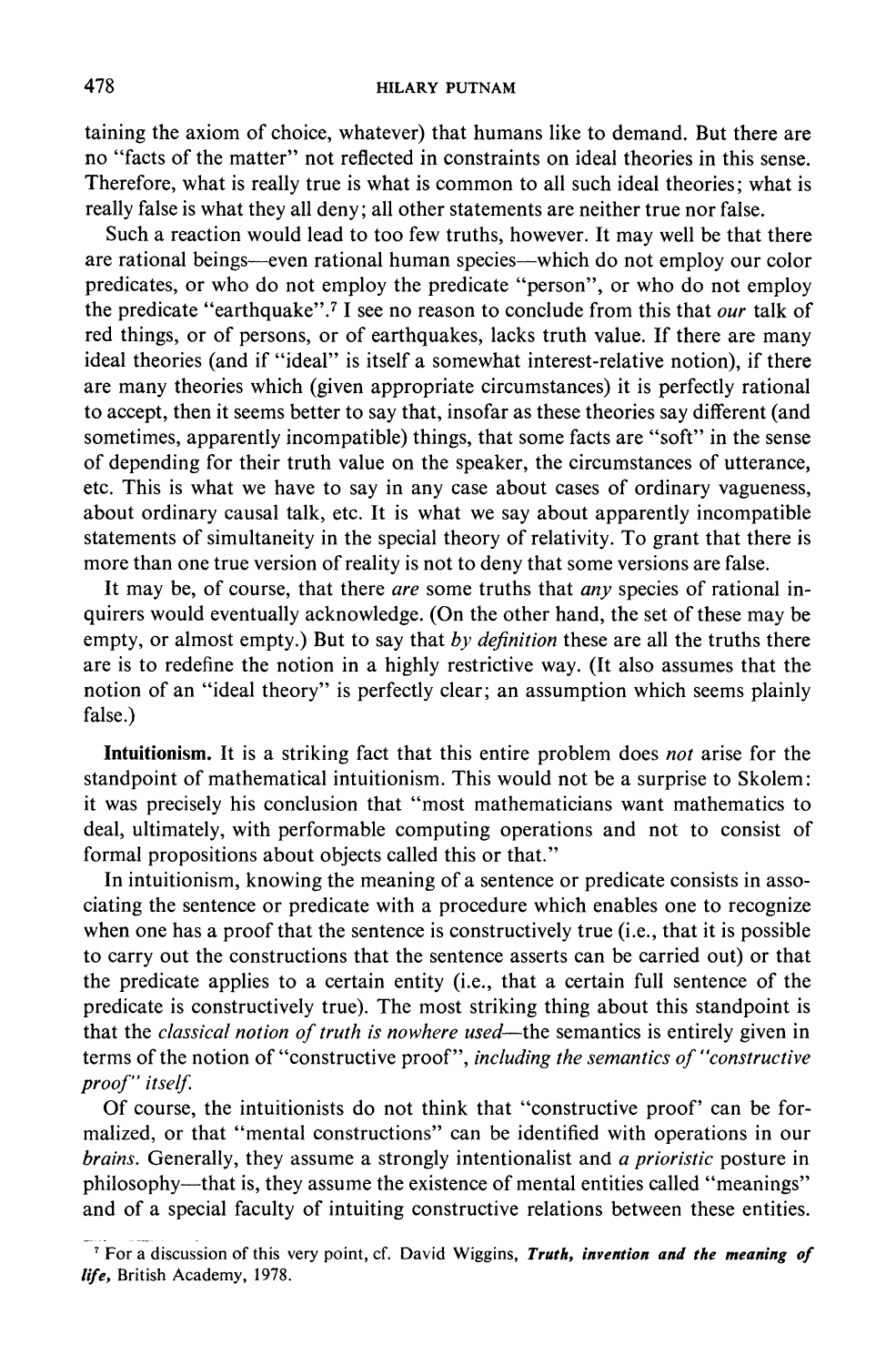**These are not the aspects of intuitionism I shall be concerned with. Rather I wish to look on intuitionism as an example of what Michael Dummett has called "non**realist semantics"—that is, a semantic theory which holds that a *language is com***pletely understood when a verification procedure is suitably mastered, and not when truth conditions (in the classical sense) are learned.** 

**The problem with realist semantics-truth-conditional semantics-as Dummett has emphasized, is that if we hold that the understanding of the sentences of, say, set theory consists in our knowledge of their "truth conditions", then how can we possibly say what that knowledge in turn consists in? (It cannot, as we have just seen, consist in the use of language or "mentalese" under the control of operational plus theoretical constraints, be they fixed or evolving, since such constraints are too weak to provide a determinate extension for the terms, and it is this that the realist wants.)** 

**If, however, the understanding of the sentences of a mathematical theory consists in the mastery of verification procedures (which need not be fixed once and for all-we can allow a certain amount of "creativity"), then a mathematical theory can be completely understood, and this understanding does not presuppose the notion of a "model" at all, let alone an "intended model".** 

**Nor does the intuitionist (or, more generally, the "nonrealist" semanticist) have**  to foreswear *forever* the notion of a model. He has to foreswear reference to models **in his account of understanding; but, once he has succeeded in understanding a rich enough language to serve as a metalanguage for some theory T (which may itself be simply a sublanguage of the metalanguage, in the familiar way), he can define 'true**  in T' à la Tarski, he can talk about "models" for T, etc. He can even define 'refer**ence' or ('satisfaction') exactly as Tarski did.** 

**Does the whole "Skolem Paradox" arise again to plague him at this stage? The answer is that it does not. To see why it does not, one has to realize what the "existence of a model" means in constructive mathematics.** 

**"Objects" in constructive mathematics are given through descriptions. Those descriptions do not have to be mysteriously attached to those objects by some nonnatural process (or by metaphysical glue). Rather the possibility of proving that a certain construction (the "sense", so to speak, of the description of the model) has certain constructive properties is what is asserted and all that is asserted by saying the model "exists". In short, reference is given through sense, and sense is given through verification-procedures and not through truth-conditions. The "gap"**  between our theory and the "objects" simply disappears—or, rather, it never ap**pears in the first place.** 

**Intuitionism liberalized. It is not my aim, however, to try to convert my audience to intuitionism. Set theory may not be the "paradise" Cantor thought it was, but it is not such a bad neighborhood that I want to leave of my own accord, either. Can we separate the philosophical idea behind intuitionism, the idea of "nonrealist" semantics, from the restrictions and prohibitions that the historic intuitionists wished to impose upon mathematics?** 

**The answer is that we can. First, as to set theory: the objection to impredicativity, which is the intuitionist ground for rejecting much of classical set theory, has little**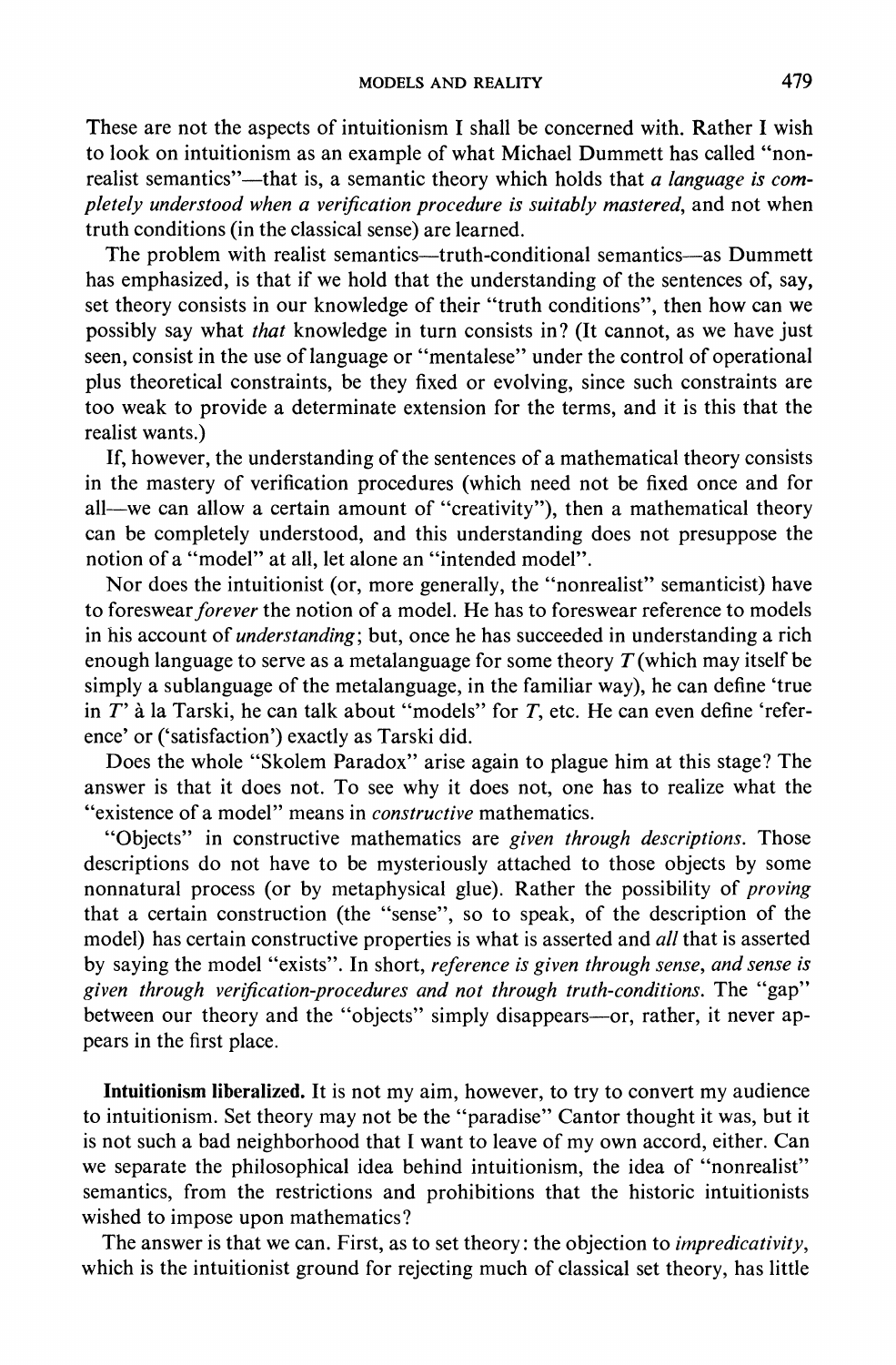## **480 HILARY PUTNAM**

**or no connection with the insistence upon verificationism itself. Indeed, intuitionist mathematics is itself "impredicative", inasmuch as the intuitionist notion of constructive proof presupposes constructive proofs which refer to the totality of all constructive proofs.** 

**Second, as to the propositional calculus: it is well known that the classical connectives can be reintroduced into an intuitionist theory by reinterpretation. The important thing is not whether one uses "classical propositional calculus" or not, but how one understands the logic if one does use it. Using classical logic as an intuitionist would understand it, means, for example, keeping track of when a disjunction is selective (i.e., one of the disjuncts is constructively provable), and when it is nonselective; but this does not seem like too bad an idea.** 

**In short, while intuitionism may go with a greater interest in constructive mathematics, a liberalized version of the intuitionist standpoint need not rule out "classical" mathematics as either illegitimate or unintelligible. What about the language of empirical science? Here there are greater difficulties. Intuitionist logic is given in terms of a notion of proof, and proof is supposed to be a permanent feature of statements. Moreover, proof is nonholistic; there is such a thing as the proof (in either the classical or the constructive sense) of an isolated mathematical statement. But verification in empirical science is a matter of degree, not a "yes-or-no" affair; even if we made it a "yes-or-no" affair in some arbitrary way, verification is a property of empirical sentences that can be lost; in general the "unit of verification" in empirical science is the theory and not the isolated statement.** 

**These difficulties show that sticking to the intuitionist standpoint, however liberalized, would be a bad idea in the context of formalizing empirical science. But they are not incompatible with "nonrealist" semantics. The crucial question is this: do we think of the understanding of the language as consisting in the fact that speakers possess (collectively if not individually) an evolving network of verification procedures, or as consisting in their possession of a set of "truth conditions" ? If we choose the first alternative, the alternative of "nonrealist" semantics, then the "gap" between words and world, between our use of the language and its "objects", never appears.8 Moreover, the "nonrealist" semantics is not inconsistent with** 

**<sup>8</sup>To the suggestion that we identify truth with being verified, or accepted, or accepted in the long run, it may be objected that a person could reasonably, and possibly truly, make the assertion:** 

**This argument is fallacious, however, because the different "scientific development" means here**  the choice of a different version; we cannot assume the *sentence*  $\lceil A \rceil$  has a fixed meaning independ**ent of what version we accept.** 

**More deeply, as Michael Dummett first pointed out, what is involved is not that we identify truth with acceptability in the long run (is there a fact of the matter about what would be accepted**  in the long run?), but that we distinguish two truth-related notions: the *internal* notion of truth **("snow is white" is true if and only if snow is white), which can be introduced into any theory at all, but which does not explain how the theory is understood (because "snow is white" is true is understood as meaning that snow is white and not vice versa, and the notion of verification, no longer thought of as a mere index of some theory-independent kind of truth, but as the very thing in terms of which we understand the language.** 

**A; but it could have been the case that A and our scientific development differ in such a**  way to make  $\bar{A}$  part of the ideal theory accepted in the long run; in that circumstance, it **would have been the case that A but it was not true that A.**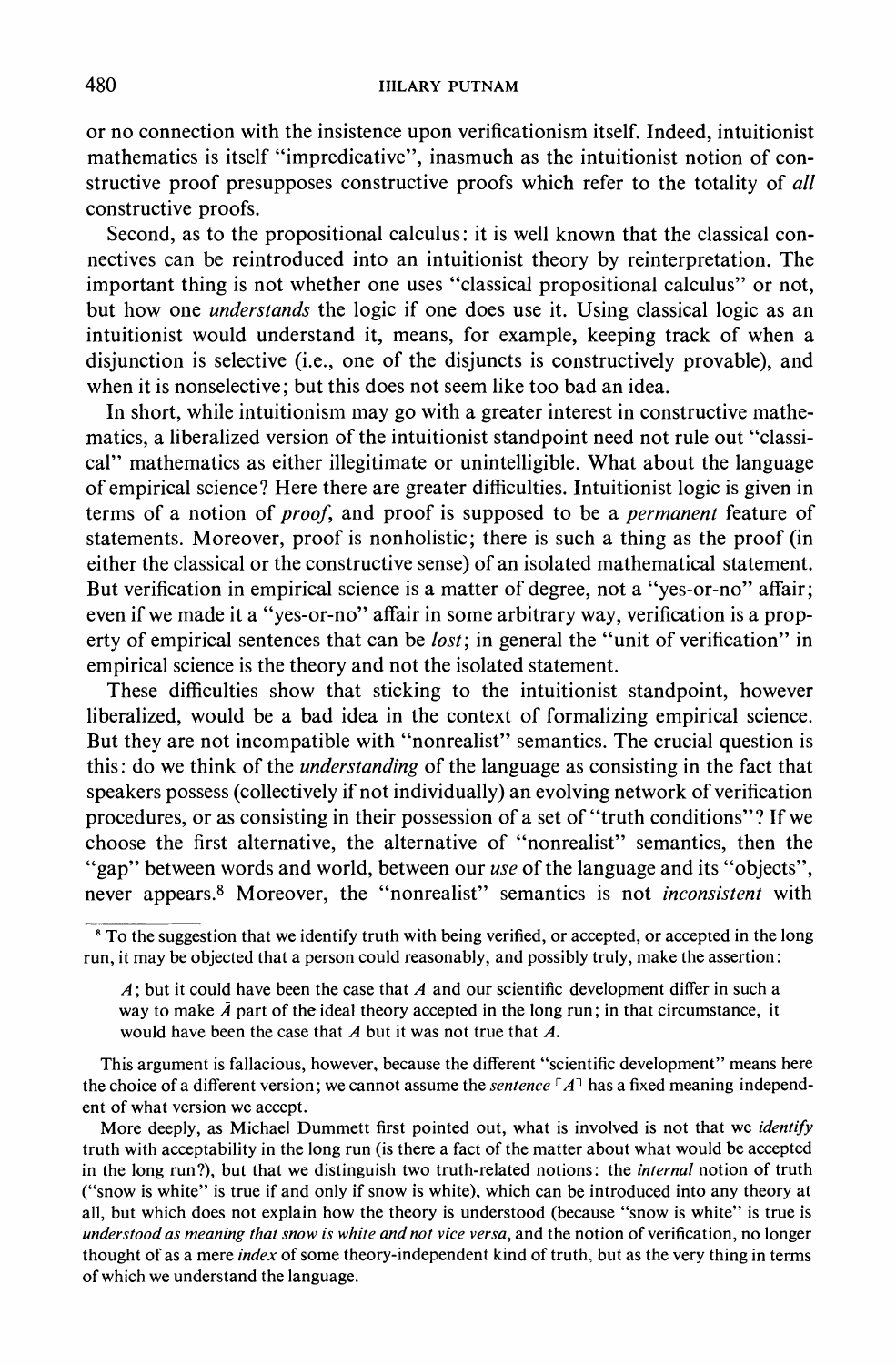**realist semantics; it is simply prior to it, in the sense that it is the "nonrealist" semantics that must be internalized if the language is to be understood.** 

**Even if it is not inconsistent with realist semantics, taking the nonrealist semantics as our picture of how the language is understood undoubtedly will affect the way we view questions about reality and truth. For one thing, verification in empirical science (and, to a lesser extent, in mathematics as well, perhaps) sometimes depends on what we before called "decision" or "convention". Thus facts may, on this picture, depend on our interests, saliencies and decisions. There will be many**  "soft facts". (Perhaps whether  $V = L$  or not is a "soft fact".) I cannot, myself, **regret this. If appearance and reality end up being endpoints on a continuum rather than being the two halves of a monster Dedekind cut in all we conceive and do not conceive, it seems to me that philosophy will be much better off. The search for the "furniture of the Universe" will have ended with the discovery that the Universe is not a furnished room.** 

Where did we go wrong?—The problem solved. What Skolem really pointed out **is this: no interesting theory (in the sense of first-order theory) can, in and of itself, determine its own objects up to isomorphism. Skolem's argument can be extended as we saw, to show that if theoretical constraints do not determine reference, then the addition of operational constraints will not do it either. It is at this point that reference itself begins to seem "occult"; that it begins to seem that one cannot be any kind of a realist without being a believer in nonnatural mental powers. Many moves have been made in response to this predicament, as we noted above. Some have proposed that second-order formalizations are the solution, at least for mathematics; but the "intended" interpretation of the second-order formalism is not fixed by the use of the formalism (the formalism itself admits so-called "Henkin models", i.e., models in which the second-order variables fail to range over the full power set of the universe of individuals), and it becomes necessary to attribute to the mind special powers of "grasping second-order notions". Some have proposed to accept the conclusion that mathematical language is only partially interpreted, and likewise for the language we use to speak of "theoretical entities" in empirical science; but then are "ordinary material objects" any better off? Are sense data better off? Both Platonism and phenomenalism have run rampant at different times and in different places in response to this predicament.** 

**The problem, however, lies with the predicament itself. The predicament only is a predicament because we did two things: first, we gave an account of understanding the language in terms of programs and procedures for using the language (what else?); then, secondly, we asked what the possible "models" for the language were, thinking of the models as existing "out there" independent of any description. At this point, something really weird had already happened, had we stopped to notice. On any view, the understanding of the language must determine the reference of the terms, or, rather, must determine the reference given the context of use. If the use, even in a fixed context, does not determine reference, then use is not understanding. The language, on the perspective we talked ourselves into, has a full program of use; but it still lacks an interpretation.** 

**This is the fatal step. To adopt a theory of meaning according to which a lan-**